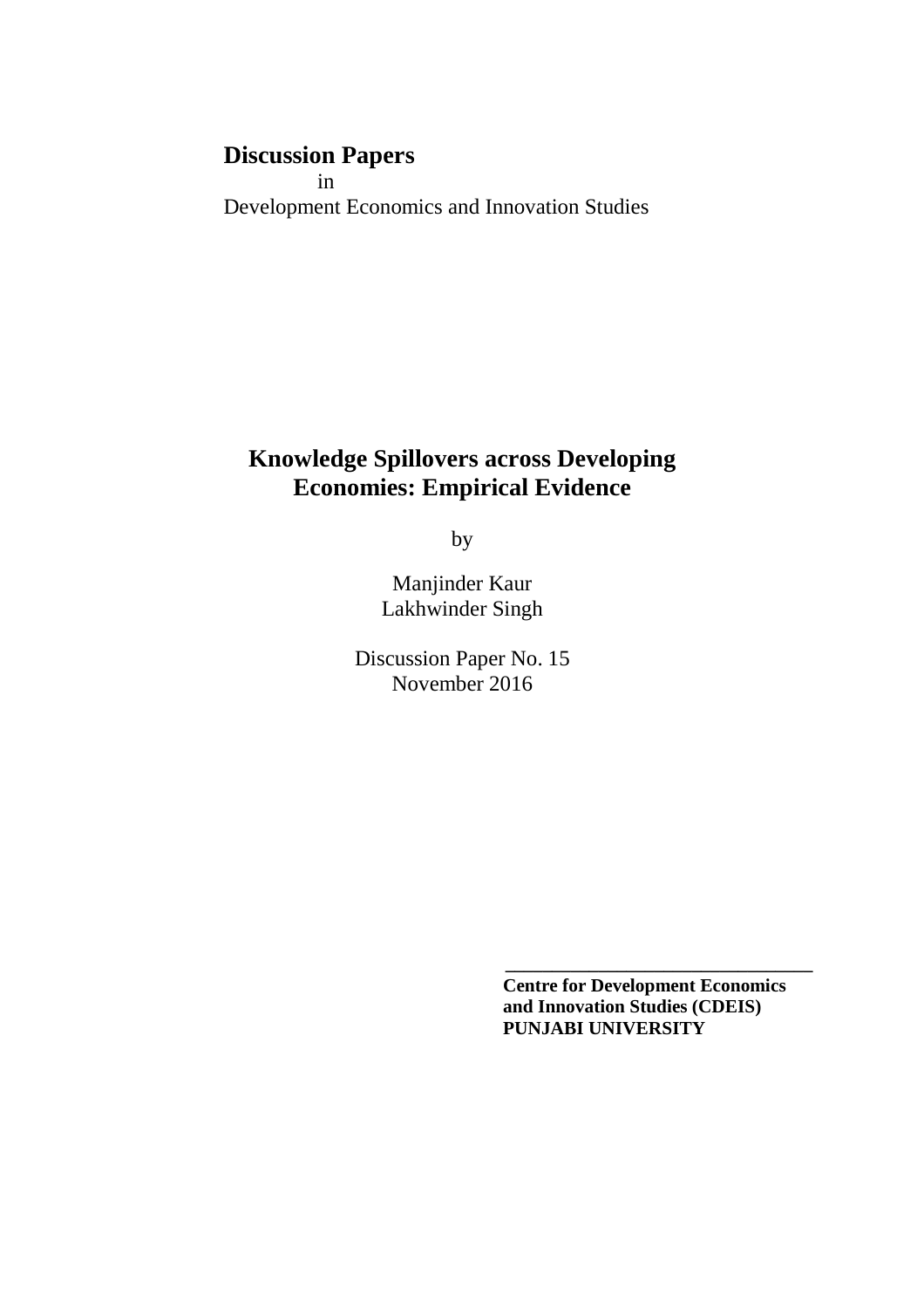# **Knowledge Spillovers across Developing Economies: Empirical Evidence**

Manjinder Kaur<sup>\*</sup> Lakhwinder Singh\*\*

## **Abstract**

Globalization has dramatically transformed the world economy during the last quarter of  $20<sup>th</sup>$ century and more vigorously in the first decade and a half in the  $21<sup>st</sup>$  century. The most important characteristics of this phase of globalization are the rise of cross border flows of trade, investment, finance and technological knowledge. The rising investment in technological knowledge drives increasingly the long term growth process of the developing economies. It is increasingly realized that the level of trade and FDI across borders effects the knowledge generation and dissemination across countries. In this study an attempt is made to examine the relationship between economic growth measured through total factor productivity and knowledge economy variables such as domestic and foreign R&D stock covering the period of 2001-2012 across 19 developing countries. The regression analysis used in this study is based on panel data analysis using random and fixed effects model. The results of the study reveals that domestic knowledge stock, human capital, gross fixed capital formation and the interaction terms of foreign R&D spillovers with trade, human capital, FDI and openness turned out to be positive. An important policy implication that results from this analysis is that the higher is the human capital and international trade results in higher level of productivity growth via knowledge spillovers.

**Keywords**: Domestic R&D Spillovers, Foreign Spillovers, Trade, Technological Capabilities.

 $\overline{a}$ 

<sup>\*</sup> Research Scholar (UGC-SRF), Department of Economics, Punjabi University, Patiala, Email: manukaur30@yahoo.in

<sup>\*\*</sup> Professor, Department of Economics, Punjabi University, Patiala, Email: lakhwindergill@pbi.ac.in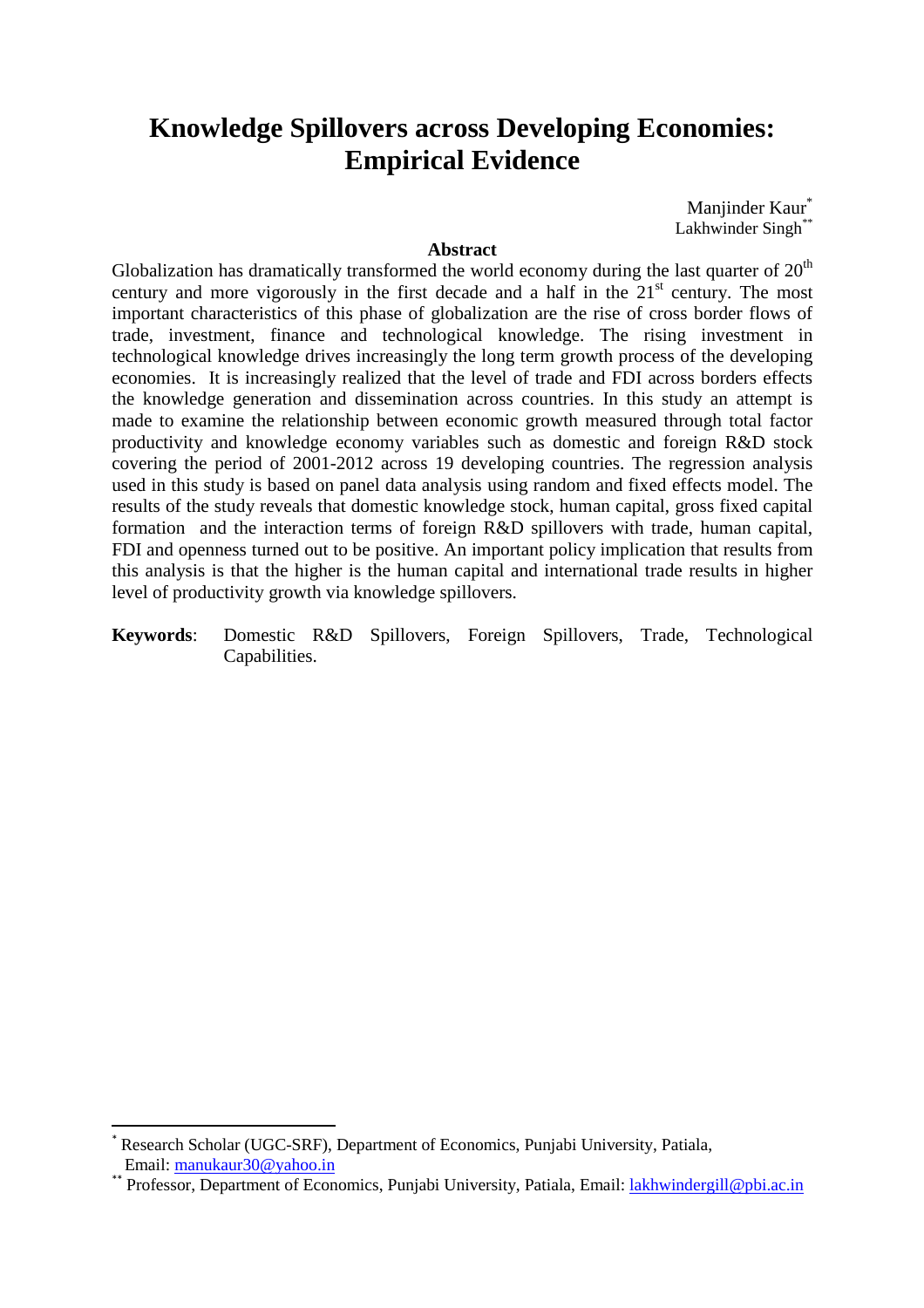#### I. **Introduction**

 The current phase of economic development and growth is driven by knowledge economy. The fast pace of increasing integration of the developing economies with industrially advanced countries has facilitated the flows of trade, knowledge and the both foreign direct investment and finance. The advent of globalization over the past few decades has fostered the mutual interdependence among nations as they tend to develop more interrelations among them to cater their needs of consumer goods and intermediate products to target the market of their trading partners. However, these interrelations among the different nations are not confined to just import and export of different types of goods and services, rather than that have also engrossed the other very significant undertakings like technology transfer, manufacturing methods, modes of organization, marketing and product design which are going to effect the level of their wellbeing and also establish a linkage among their growth rates (Bayoumi et.al, 1999). Thus, it has become crucial topic in both theoretical and empirical literature relating to economic growth and trade aimed at to determine the potential role of technological externalities in spurring the level of economic growth and shaping the pattern of trade across the economies (Grossman and Helpman, 1990).

 According to endogenous growth models, the innovative capacities residing in different firms and industries not only contribute towards the generation of new products but also tend to augment the cumulative stock of knowledge leading to emergence of more and new differentiated products without making a persistent investment in various kinds of research resources. In other words, the benefits of any innovative activity undertaken by a firm or industry do not remain confined to that industry only rather than that they spillover to other firms and industries by augmenting their level of knowledge further, thus providing the basis of new innovations. Grossman and Helpman have also cited these spillovers as engine of economic growth (Coe and Helpman, 1995).

 Furthermore, as most of the new technology and innovations activities are concentrated in the handful of rich industrialized countries, the developing countries have been largely noticed to depend on these advanced economies for technological spillovers (Keller, 2004, Saggi, 2002 and Eaton and Kortum, 1999). Although, the significance of these international R&D spillovers or knowledge spillovers has been recognized a long time earlier, but research related to theoretical and empirical estimation of these spillovers got a boost in the 1990s with the emergence of new growth models by Romer (1990), Grossman and Helpman (1991) and Aghion and Howitt (1992), Coe and Helpman (1995) and Coe et. al. (1997). Contrary to neo-classical growth theories treating the technological progress as exogenous, the new endogenous growth models have recognized the commercially oriented innovative efforts by profit seeking firms as a major engine of technological progress and productivity growth (Coe et. al. 2009).

Hence, realizing the potential of these R&D spillovers in economic growth theory, a number of empirical studies have been conducted emphasizing the international trade driven by profit seeking firms as resilient factor for the spread of technology, resulting into the development and productivity growth (Romer, 1990; Grossman and Helpman, 1991 and Aghion and Howitt, 1992). Thus, the R&D investment augmented by the development of new R&D inputs tends to reduce the future costs associated with this investment, subsequently leading to R&D spillovers. Further, through these R&D spillovers in the form of better quality of domestic and R&D products, the host countries can improve their quality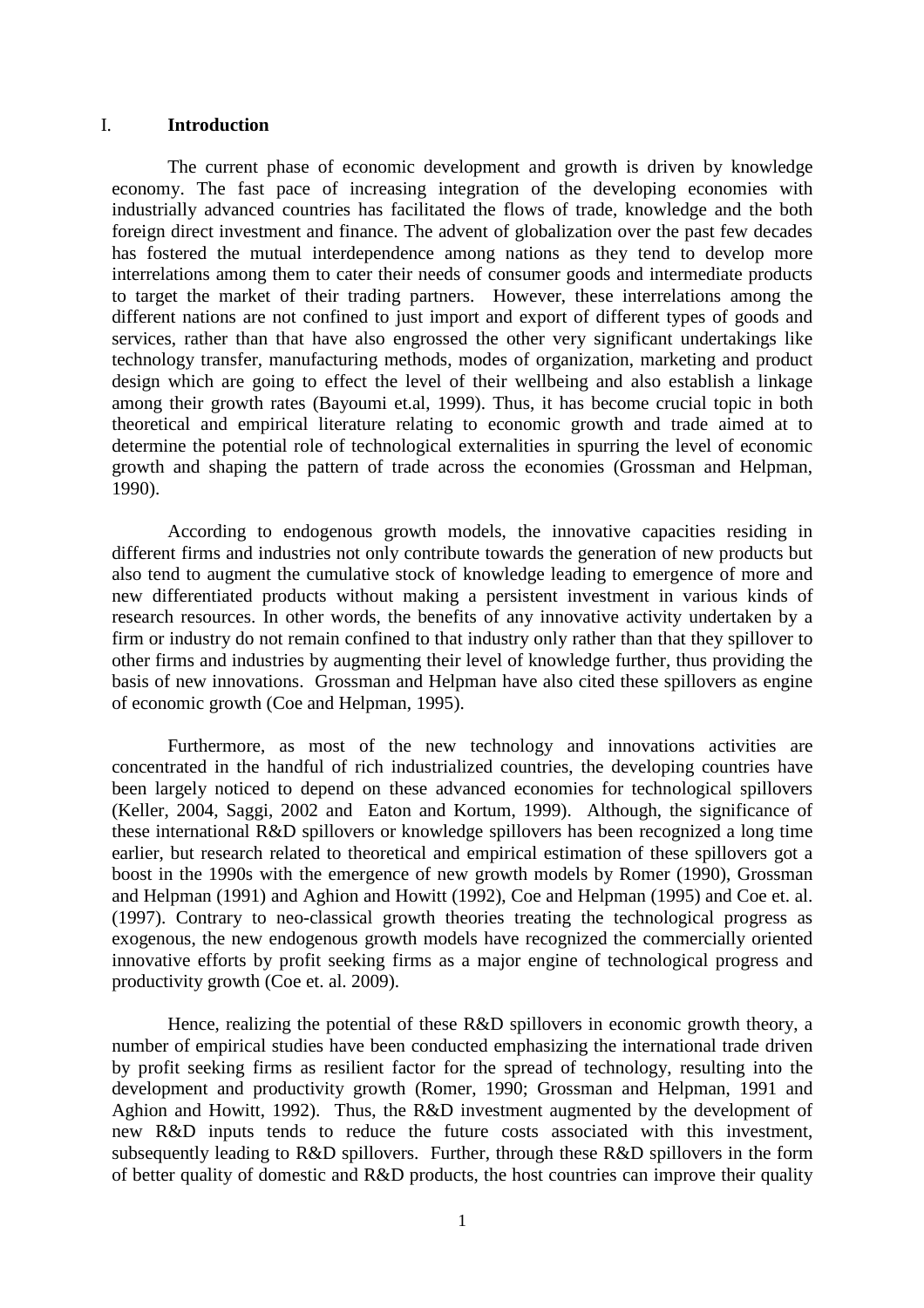of products at a faster rate as it will be based on higher quality of initial products aroused as a result of spillovers (Coe, et. al., 2009).

The first empirical study carried out in context of these spillovers was by Coe and Helpman (1995) which involved the assessment of benefits to a host country in accordance with the technological capabilities or knowledge of their trade partners and their own degree of openness. The findings of this study reveal that the knowledge spillovers and returns to domestic R&D estimated through coefficient of foreign and domestic R&D variables have statistically significant impact on cross-country productivity (Coe and Helpman,1995). In addition to that, more open economies are likely to be more benefitted by these spillovers (Ruge-Leiva, 2015). Later on, a large number of studies have focused on trade and FDI as a major carrier of R&D spillovers. Thus, in this sphere, a study conducted by Evenson and Singh (1997) and Singh (2001) gauging the impact of domestic and international R&D capital stock with import GDP ratio and human capital has confirmed the positive role of country's own R&D stock as well the R&D stock of its trading patterns in enhancing its productivity. Furthermore, enhancement of domestic capabilities through public policy can prove to be very helpful in absorbing the R&D externalities and can generate higher productivity growth in developing countries.

Similarly, another study conducted by Amann and Viramani (2014) confirm the presence of long-run relationship between total factor productivity and two main channels of R&D spillovers i.e. outward foreign direct investment and inward forward investment. Further, assessing the role of R&D intensity and five knowledge diffusions channels in augmenting the productivity of manufacturing firms in Turkey over the period of 2003-07 reveals that 1 per cent increase in in-house R&D leads to 0.3 per cent increase in labor productivity across the firms. In addition to that regarding the five knowledge diffusion channels, it has been found out that R&D spillovers tend to have negative impact on productivity of firms having low technological capabilities as compared to firms having high technological capabilities. Thus, it highlights the prominence of country's own technological capability and absorptive capacity in the form of human capital in getting the advantage of foreign knowledge spillovers. On the other hand, impact of foreign ownership share and technology licensing tends to have positive contribution in augmenting firms' productivity but impact of international trade has remained insignificant. (Ulku and Pamukcu, 2015).

There is growing evidence of catch-up and increasing level of economic development in some of the developing countries while others lagging behind. The question of why some countries forging ahead and others lagging behind is a matter of great policy concern. Therefore, this study aims at to examine the economic growth pattern of the 19 developing countries and their interaction with the industrially developed countries who are also predominantly modern technological knowledge producers. The emphasis of this study is to provide empirical evidence from the 19 developing countries who sufficiently invest in technological knowledge generation themselves. Furthermore, it strives to capture the impact of domestic and foreign R&D spillovers while using interaction variables such as interaction of human capital, trade, openness and FDI with foreign knowledge spillovers. The empirical evidence from the most recent decade fills the gap in economic literature and strives to validate the endogenous theories of economic growth. The rest of the paper is organized in four sections. The second section provides theoretical and empirical review of literature. The third section describes the data base and also develops econometric model. The empirical evidence and analysis is presented in section four. Summary and conclusions are presented in the last section.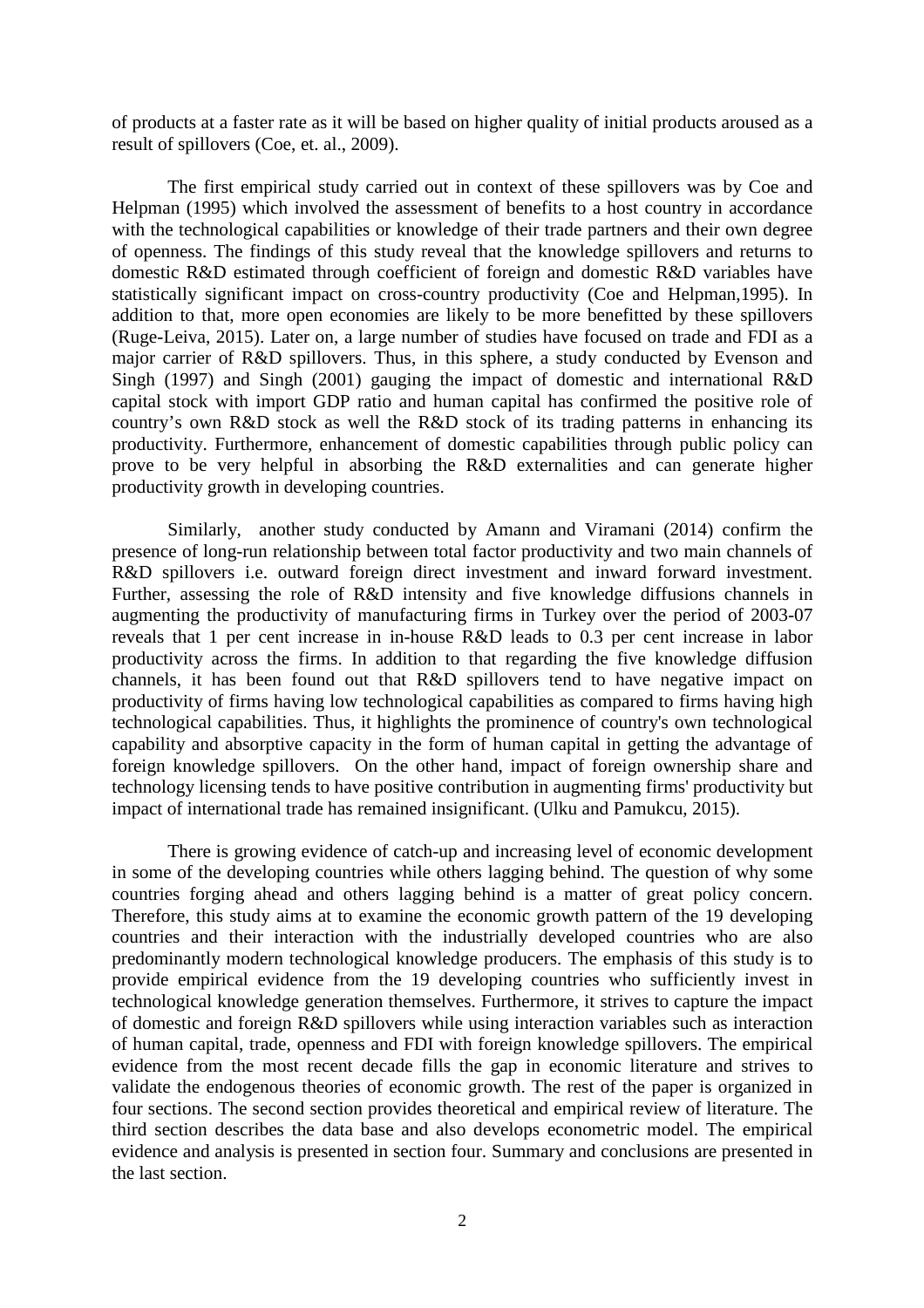## **II. Theoretical and Empirical Review of Literature**

 From Neoclassical to endogenous growth models, there has been a drastic shift in the literature on the sources of economic growth. As in case of former, economic growth has been assumed to be spurred by capital accumulation while considering the technological progress as an exogenous process, whereas in the case of latter i.e., endogenous growth models, the underlying force behind the technological progress and economic growth is assumed to be commercially oriented innovative efforts responding to the various economic incentives (Romer,1990 and Grossman and Helpman, 1991). But, it has been widely noticed that a considerable share of these innovative activities are concentrated in only a handful of rich countries while the developing countries are lagging far behind in this arena. Thus, the pattern of worldwide technical change is largely getting determined by international technology diffusion (Keller, 2004) which results in the growing integration and interdependence among developed and developing economies.

To study the impact of this phenomenon on economic growth and productivity, a number of the studies have been conducted so far by taking the different channels for the transmission of these spillovers especially arising from innovative and technological activities undertaken in developed or advanced economies. Thus, in this section we have very briefly included the glimpses of literature relating to these knowledge or technological spillovers and their consequent impact on productivity and growth across various economies. As, there exist a number of different channels for the diffusion of these knowledge or technological spillovers, we have classified the different studies on the basis of the channels they have included in their studies.

#### **Foreign R&D capital stock**

 A pioneering empirical study in this context was conducted by Coe and Helpman (1995) to assess the impact of domestic as well as foreign R&D capital stock on country's productivity level by using the dataset of 21 OECD economies plus Israel from 1971-90 and found out the positive and significant impact of domestic as well as foreign R&D spillovers on total factor productivity. This study initiated a debate and was extended by other researchers by including the other significant channels of spillovers rather than relying only upon foreign trade as a source of diffusion of technology.

## **Trade**

Trade has been regarded as an engine of economic growth (Joseph, 2013). Bringing into prominence the significance of international growth linkages while determining the factors behind long-run economic growth Singh (2001) have enlarged the scope of Coe and Helpman (1995) study by including the import of capital goods from the leader country and also its interaction with foreign R&D capital stock as another significant channels for the diffusion of international R&D spillovers on productivity level by taking the case of 11 Asian economies over the period of 1970-93.The findings from this study have supported the positive role of international R&D spillovers for productivity growth across this sample. However, import alone has not represented any significant spillovers effect but its interaction with foreign R&D stock have casted the positive role in augmenting the level of TFP. In the similar vein, Engelbrecht (1996) have also provided the empirical support for the existence of large R&D spillovers and the significance of trade as a conduit for their propagation. Further,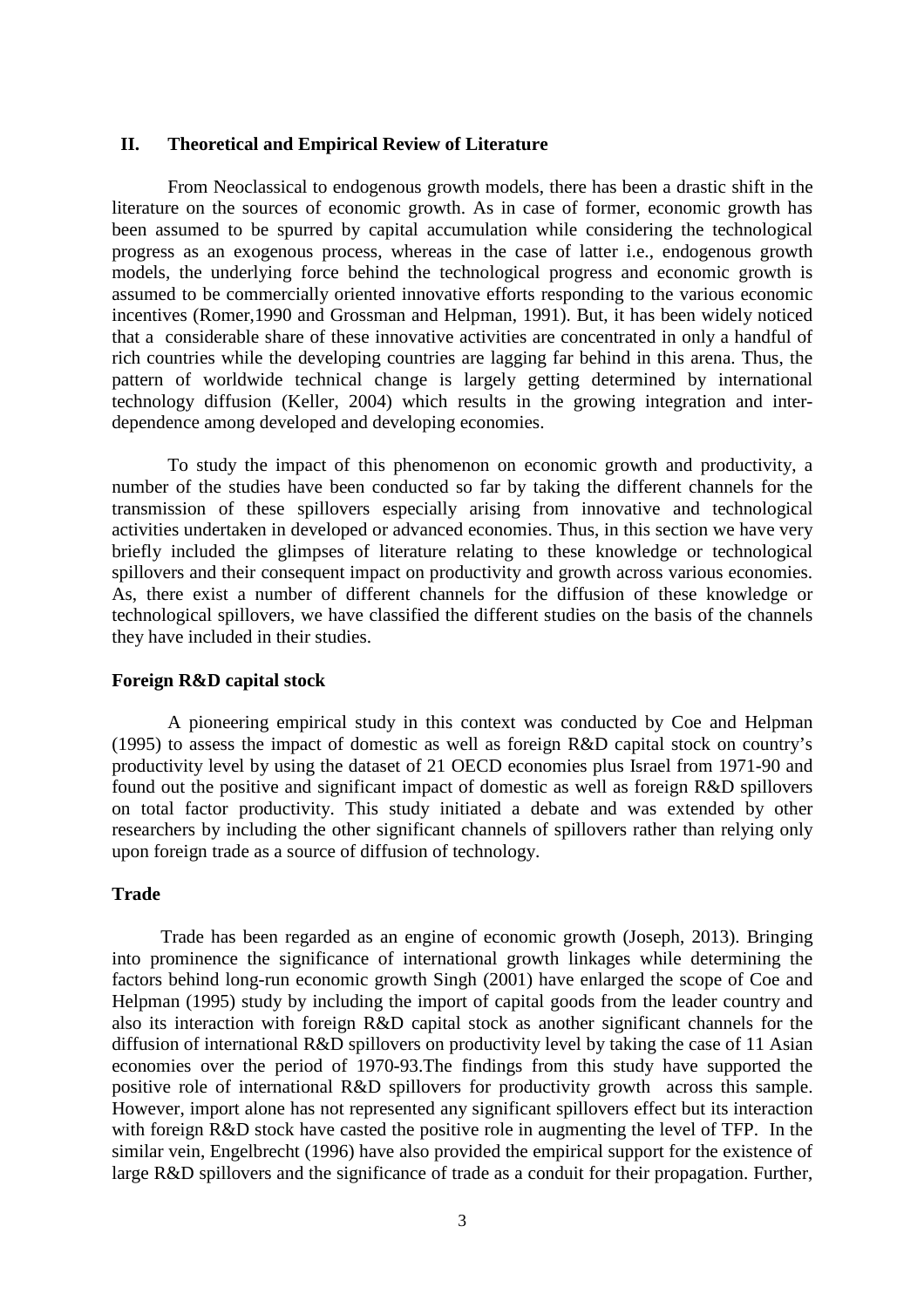Coe et al. (1997) in his subsequent study, while establishing the positive role of domestic and international R&D stocks in enhancing productivity has also recognized the trade as a major transformation mechanism. Realizing the beneficial impact of trade in boosting the productivity of an economy, the study also confirmed this notion by adding the empirical evidence of developing economies other than Newly industrialized economies (NIEs) in which amplifying the imports of manufactures by 5% points of GDP resulted into enhancement of output by 6.5 percent in the long run. Following this study, Kao, et.al. (1999) have also cited that impact of foreign spillover on TFP is determined by the extent of trade of economies with other economies. Thus, openness of the economies is also a major determinant for augmenting foreign R&D spillovers. Singh (2004) in his another study while assessing the impact of foreign R&D spillovers, by taking the data of 28 industries of Korea over the time period of 1970-2000 has also brought into prominence potential role of trade in augmenting the impact of foreign spillovers as compared to the technology matrix. Thus, innovation and trade are two important carriers of technological spillovers for developing economies to catch-up with developed ones (Madden, 2008). A recent study conducted in this context by Ang and Madsen (2013) while assessing the impact of the stocks of knowledge and international knowledge spillover across six Asian miracle economies on their TFP by taking the imports, exports, inward FDI, flow of patents between countries, geographical prosperity and the general channel as the transmission mechanisms have found the import channel and general channel as the most significant channel of knowledge spillovers for Asian miracle economies.

## **Foreign Direct Investment (FDI)**

 Although, trade has been considered as the most significant channel for the diffusion of technology spillovers across the countries, but after 1991 reforms, there has been a large rise in the inflow of FDI in developing economies (Gill and Singh, 2012), thus it has become an another potential channel for technology transfer. Therefore, a number of studies have been conducted to ascertain the role of FDI as a channel of technology spillovers across economies. Comparing the two different trade regimes i.e, inward and outward oriented in case of Uruguay, where under the former approach, the foreign firms were required to bring with them new technology and also have to focus on the development of local market but in the case of latter, these foreign firms have started exploiting the human capital and skills of the host country, they are no longer engaged in such operations based on new production technologies that can be easily imitated or adopted by local forms. Thus, there exist no evidence of productivity spillovers from the operations of these more outward-oriented MNCs to locally owned.(Kokko, et.al. 2001). Similarly, while examining the efficiency of three channels of R&D spillovers in case of 21 OECD economies plus Israel from 1981- 1991, bilateral trade and information technology have remained as the most significant channels for international R&D spillovers, but the impact of FDI has been found to be very mild (Zhu and Jeon, 2007). Reviewing the possible sources of FDI induced spillovers and then evaluating its empirical evidence on productivity, wages and exports spillovers in developing, developed and transitional economies have revealed that there exists no clear evidence that domestic firms always and unambiguously gain from the presence of MNEs. (Gorg and Greenaway,2003).

## **Geographic effects on international technology diffusion**

Assessing the impact of geographic and spatial factors of international technology diffusion, Bransletter (1999) while estimating the relative impact of international and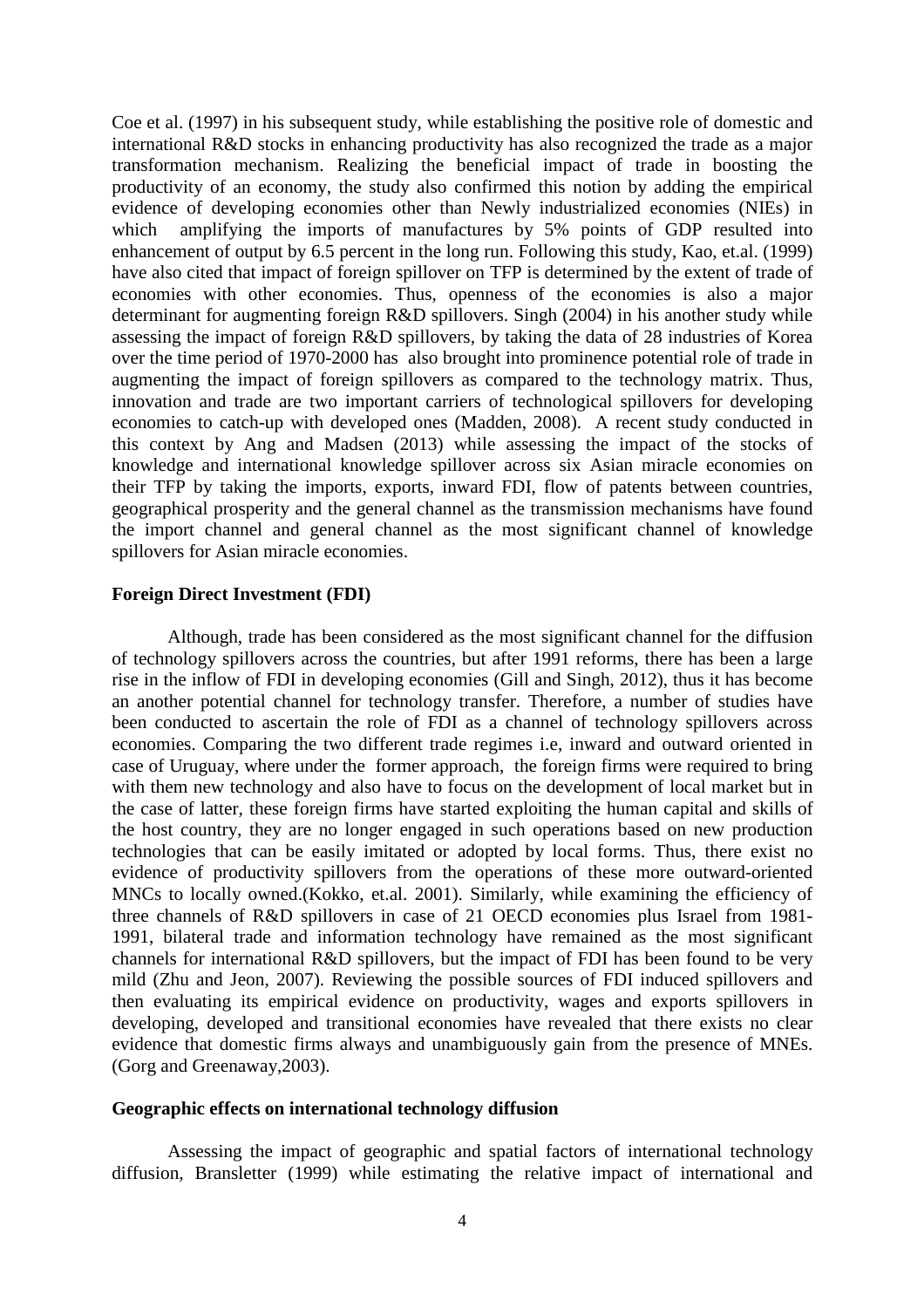international knowledge spillovers on innovation and productivity by using data at the firm level from US and Japan from 1985-1989 and 1983-89 have found out the strong evidence of intra-national knowledge spillovers as compared to international spillovers. The underlying reason behind it is that weak knowledge flows and strong rivalry results into negative foreign R&D spillovers. Similarly, Bottazzi and Peri (2002) in their paper have made an attempt to identify and estimate of research externalities in spurring the innovations across space by using data of 86 European countries over the time period of 1977-95.The results of their study revealed that although R&D expenditure incurred by a region tend to generate the externalities for other regions but it is bounded by the distance of 300 KM, afterwards which the impact of these externalities begins to decline. The underlying cause behind this short range of spillovers for other regions is that such spillovers are the outcome of diffusion of non-codified knowledge between people having frequent interactions, thus, they mostly interact within border as compared to across countries leading to weak externalities.

 Likewise, a wide range of differences in the institutions, policies and regulations can be traced across the international borders; contrary to it regions within borders are more integrated and engaged in more trade and risk sharing factors. Thus, a study conducted by Naveed and Ahmad (2014) has explored the border effects of knowledge spillovers by taking the case of various regions of EU and dividing them into internal and external border region reveals that although regional productivity is determined to a large extent by external regional knowledge and technological spillovers, but the strong border effects overpower the effects of technology and knowledge transfer. Hence, the impact of spillovers across the international borders are statically insignificant due to the presence of language and cultural barriers, borders and as well as impediments of various rules and regulations

## **Human capabilities as an absorptive determinant of Foreign R&D spillovers**

 Extending the study of Coe and Helpman (1995) further, Engelbrecht (1996) has included human capital as another variable explaining TFP in addition to domestic and international capital stock. The inclusion of this new variable has resulted into shrinking share of international R&D spillovers by about 30 per cent while having little impact on other coefficients. Thus, human capital is found to have significant impact on TFP, as an input variable as well as a catch up variable. Engelbrecht (2002) in his another study has compared the two major approaches given by Lucas and Nelson-Phelps towards including the human capital in the growth regressions in context of developing country models with international knowledge spillovers. This study has brought into prominence the role of human capital in absorption of embodied R&D spillovers as well as disembodied spillovers by confirming the superiority of Nelson-Phelps approach over Lucas approach which considers human capital only as a factor of production. In another study conducted by Singh (2001) underlying the significance of international growth linkages while determining the factors behind long-run economic growth has observed that these spillovers do not benefit all the economies on equal basis because human capital and learning abilities play a very important role in absorbing these spillovers. Thus, the important policy implication of the study is that to fully realize the potential of foreign spillovers, a country should emphasize on improving its human capabilities and develop basic technological capabilities.

#### **R&D Co-operation and Foreign ownership share**

 Further taking into account R&D cooperation and localization of FDI as the other two significant transmission channels of technological externalities in addition to own R&D, and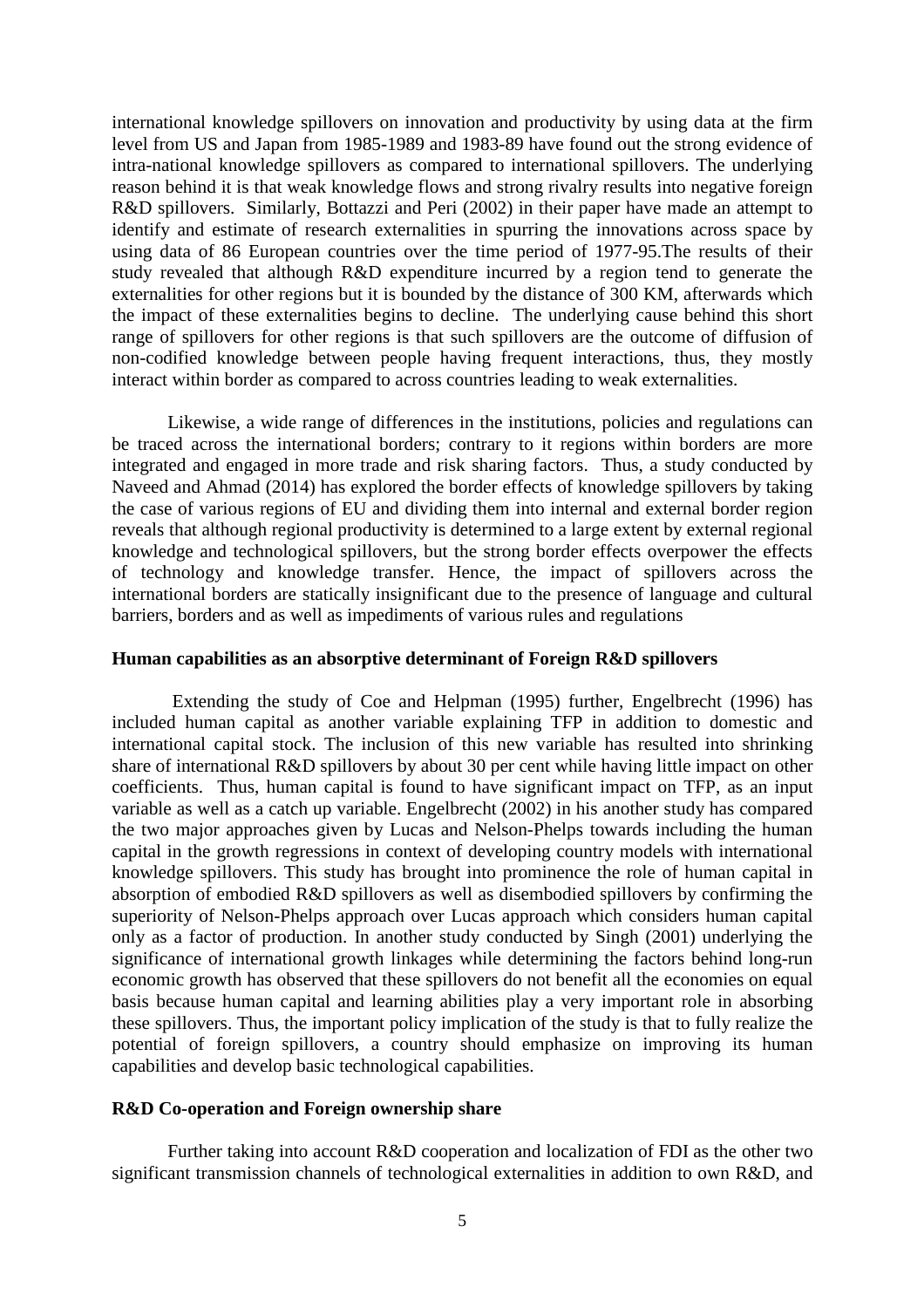R&D efforts of its trading partners, Sadraoui (2011) has tried to explore the relationship between total factor productivity and these technological or knowledge externalities for six Mediterranean countries for the period of 1970 to 2008. The results of the study reveal that impact of R&D cooperation in expanding the growth of an economy is determined by a country's internal expenditure on R&D. Although R&D Cooperation in the situation of excessive competition tend to increase social welfare by augmenting the consumer as well as producer surplus, but very few spillovers effects of R&D cooperation has been noticed for his study. Thus, however in some developing economies there exists a positive relationship between R&D cooperation and economic growth but this finding cannot be generalized to all economies. Belitz, Molders and Berlin (2013) have included two another significant sources of international knowledge spillovers i.e., imports of high-tech goods and internationalization of business R&D by covering both developing and industrial countries. While analyzing the impact of these two variables, we have used the foreign owned patents as a proxy for R&D activities of multinationals. The results of the study confirm the significance of import spillovers for all countries included, and the existence of additional spillovers for developing countries through the import of high-technology goods, but in case of second variable, only developed countries seemed to benefit with the diffusion of knowledge that originates through cross-border cooperation in R&D by multinationals. In a recent study by Ulku and Pamukcu (2015), while assessing the impact of R&D intensity and five knowledge diffusion channels in augmenting the productivity of manufacturing firms in Turkey over the period of 2003-07 has found that 1 per cent increase in the in house R&D leads to 0.3 per cent increase in labor productivity across the firms having average technology capabilities Further, analyzing the impact of five major knowledge diffusion channels on augmenting the productivity level reveal that impact of foreign ownership share and technology licensing on firms' productivity remain consistently positive and significant, however, the impact of technology licensing become significant only after reaching a threshold level of technological capability.

Based on the review of the earlier literature on knowledge and technological spillovers arousing through different channels and ascertaining their impact on augmenting the level of TFP and growth across different economies, most of the studies revealed that trade and human capital have remained the most significant conduits for the transmission of these spillovers. While the studies based on other diffusion channels i.e, FDI and R&D Cooperation have not revealed any apparent evidence regarding the impact of these channels in augmenting the level of TFP and growth across economies. Thus in the present study, we have tried to enlarge the scope of earlier studies by integrating all the prominent channels of knowledge spillovers i.e, trade, human capital, FDI and openness to trade and as well as their interaction with foreign knowledge spillovers as the transmission mechanisms for R&D spillovers across 19 selected developing economies over the period of 2001-2012.

### **III. Database and Methodology**

 From the above reviewed literature, role of technological progress for sustaining the long run economic growth is amply clear. However, various endogenous growth models developed by Grossman and Helpman (1991), Aghion and Howitt (1992) and Coe and Helpman (1995) and Coe et. al. (1999) has regarded the commercially-oriented innovative efforts as the prominent agent of technological progress and productivity growth. Thus, it leads to the sizeable investment in technological capability for ensuring effective use of technological knowledge and generating sizeable spillover benefits. These spillovers effects are likely to accumulate majorly by the economies having comparatively higher investment in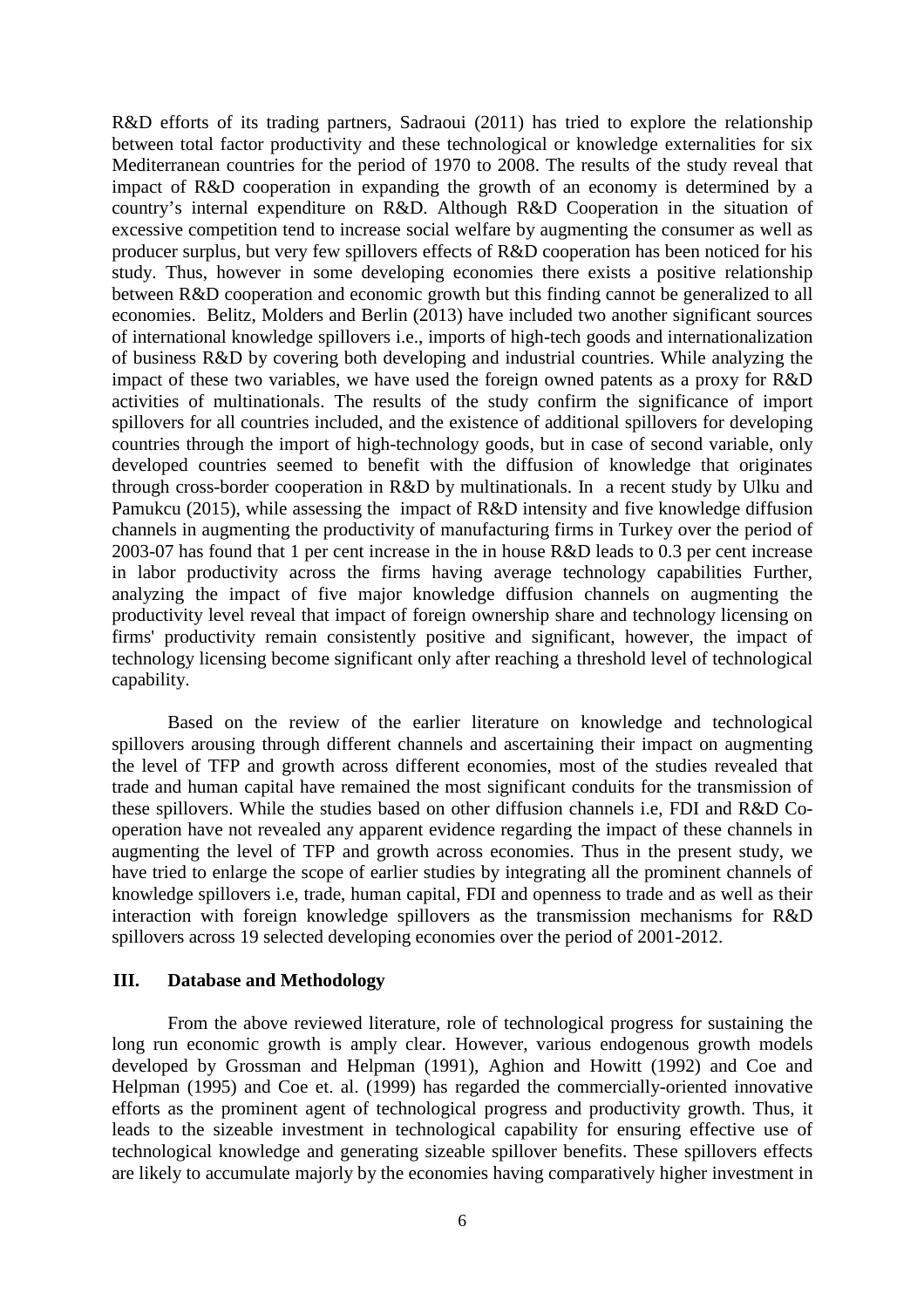R&D and those who are more integrated through international flows of trade. Thus, when an economy has an access to the inputs available in its trading partners, its productivity is no longer determined only by its own R&D but rather it also depends on R&D activities of its trading partners. The present study is based on the empirical evidence of trade-related international R&D spillovers mentioned by Coe and Helpman (1995). Like Luintel and Khan (2004), this study is also based on the assumption that elasticity of R&D to TFP is not identical across all the countries. Thus, the economies investing more in R&D are likely to get more benefits of external R&D stock.

 This paper builds on the methodologies suggested by Coe and Helpman (1995) and Singh (2001). Therefore, methodology of our study overlaps noticeably with the above mentioned studies. In the present study, we have taken the data for 19 developing economies for the period of 2001-2012 and the selection of number of countries and this time period is governed by the availability of data. The main sources of data are World Development Indicators (WDI) of the World Bank, UIS Statistics on Science and Technology, IMF Direction of Trade Statistics and the conference Board total economy database, 2016.

 Unlike the most of cross country studies examining the output growth as an outcome of accumulation of labor and capital in addition to some other economic and political determinants, the present study focused on the growth of TFP which is the component of output growth that is not attributable to the accumulation of inputs. The present study is based on the data published by The Conference Board where the growth of Total Factor Productivity is estimated as a Tornqvist Index.

### **Specification and Estimation**

The production function of an economy is assumed to be linearly homogenous function of employed inputs. Furthermore, the quality and quantity of these inputs improves through R&D investment made by a particular economy. Thus, there exist a strong linkage between TFP and the domestic R&D capital stock of an economy.

In addition to domestic R&D capital stock, international trade in intermediate goods also enables a country to have access to all the inputs available in the rest of world. Thus, the country's TFP also becomes dependent on R&D stock of its trading partners bringing into prominence the significance of foreign R&D stock. Another potential determinant of TFP is human capital.

Thus, in the framework of our study, we consider a log-linear Cobb-Douglas production function transformed as follows:

 $log(TFP)_{it} = α_{it} + β_1 logRD_{it} + β_2 logSRD_{it} + β_3 GFCF_{it} + β_4 IMP_{it} + β_5 HC_{it} + e_{it} - \cdots - \cdots - (1)$ 

### Where

 $\alpha_{it}$  is the intercept term TFP is the total factor productivity  $RD_{it}$  is the domestic R&D stock  $SRD<sub>it</sub>$  is international R&D stock IMP is the import share of GDP  $HC_{it}$  is human capital taken as a proxy for labor force participation rate GFCFit is gross fixed capital formation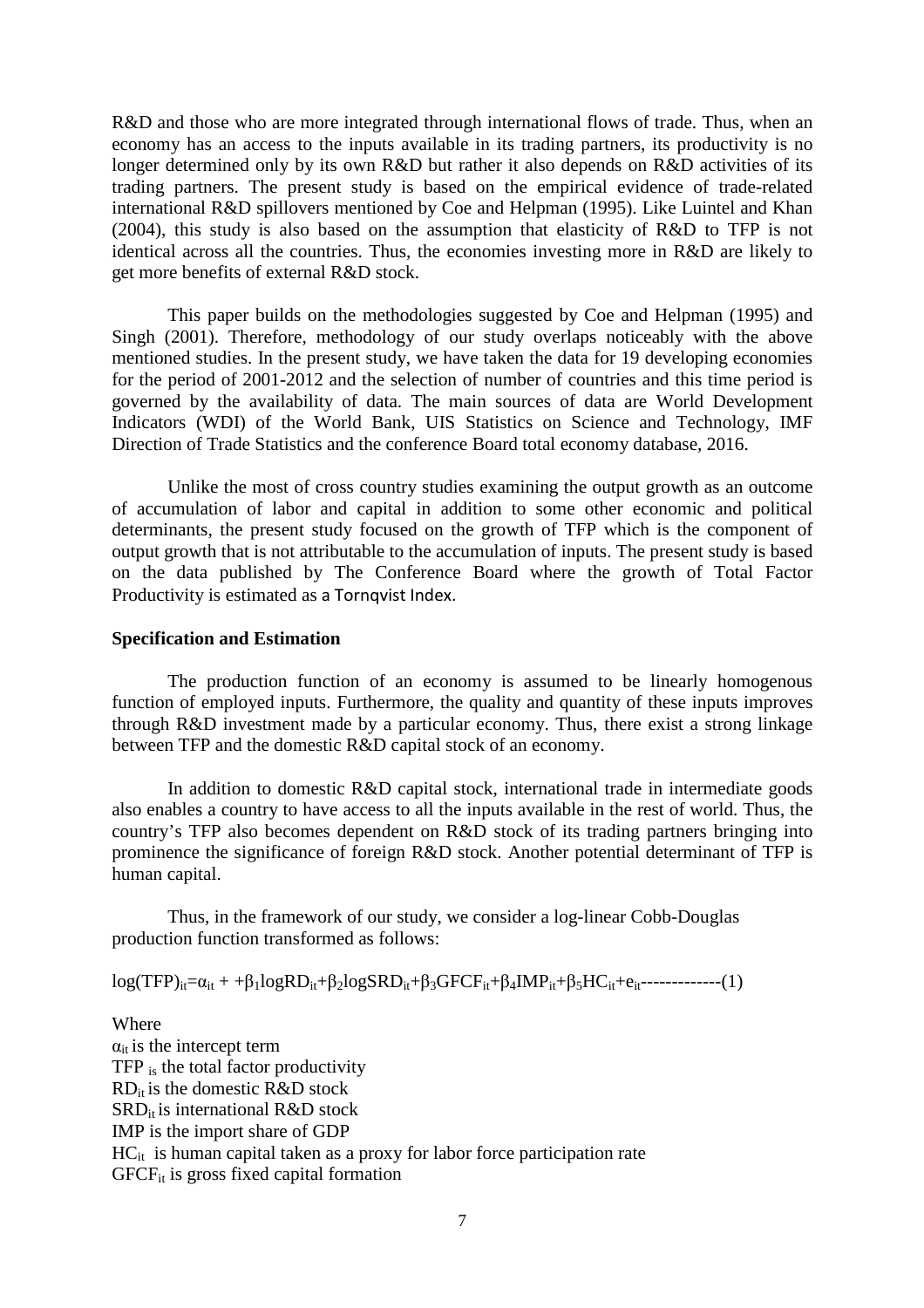$e_{it}$  is the random disturbance term

 As TFP depends on the available conglomeration of intermediate inputs which further depends on past R&D investment both at the domestic and international level. Thus, to estimate domestic R&D stock based on the R&D expenditure incurred by the economies, we have employed Perpetual Inventory method as follows

 $RD_{it}=(1-\delta)R_{t-1}+R\&Dexp_{t}$ 

Where

 $RD_{it}$  is the R&D capital stock in period t  $\delta$  is the rate of depreciation which is assumed to be 5% in present study  $R\&Dexp<sub>t</sub>$  is the real  $R\&D$  expenditure derived by deflating the nominal expenditure by R&D price index

Thus,  $R\&DPI = 0.5 \text{ WPI}+0.5 \text{ CPI}$ Here, WPI stands for wholesale price index CPI is cost of living index of urban workers

 Attaching weights of 0.5 to both of these indexes is guided by the assumption that half of the total R&D expenditure is incurred on the salary of scientists and engineers employed in this sector while the other half is used for utilizing the intermediaries' and equipment in R&D sector. Based on Singh (2001) study, the benchmark for the year 2001 is calculated as follows

 $R_{2001} = (R&Dexp_{2001})/(g+\delta)$ 

Where g represents trend growth rate of real R&D expenditure over the period of 2001-2012.Thus, following the above equation, the R&D stock for each of 19 developing economies have been constructed.

 After constructing the R&D capital stock for each of the 19 developing economies, foreign R&D capital stocks denoted by SRD has been constructed, where SRD is the sum of the bilateral import shares weighted average of RD (Domestic R&D capital stock) of each country's trading partners.

 Although, the foreign R&D capital stock SRD has been weighted by import shares, these weights are the fractions that add up to one and therefore do not properly reflect the level of imports. Whenever two countries have the same composition of imports and face the same composition of R&D capital stock among the trading partners, the country that imports more relative to its GDP may benefit more from foreign R&D. Therefore, a modified specification of equation (1) that accounts for the interaction between the foreign R&D capital stock and level of international trade may be preferable. Furthermore, the enhancement of technological capacity through educated human capital can lead to a better usage of their own R&D and can absorb the spillovers arising from foreign R&D resulting into higher productivity growth leading to the inclusion of another interaction term i.e., human capital and foreign R&D capital in following equation. Thus, our subsequent equation has been defined as follow: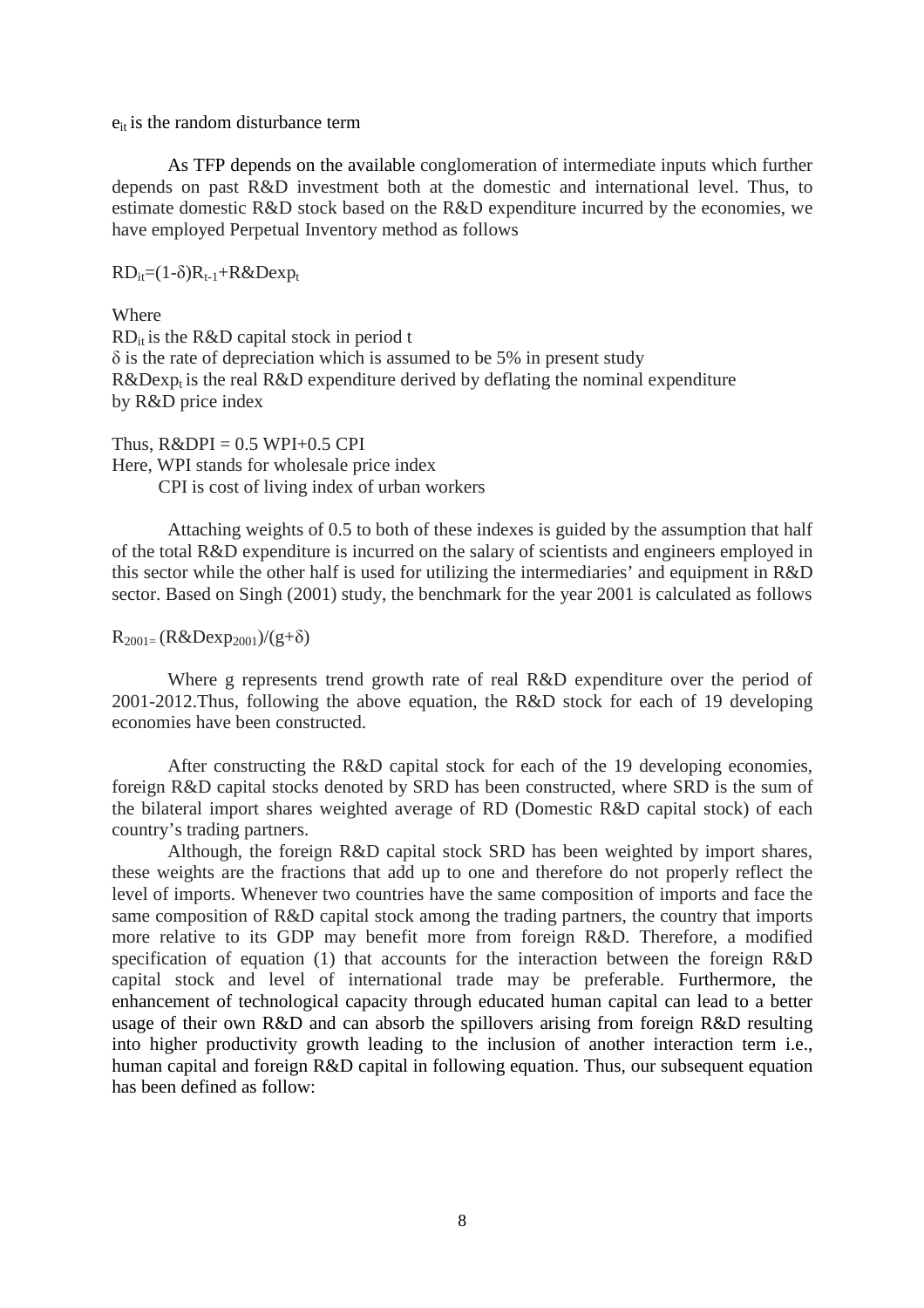$log(TFP)_{it} = \alpha_{it} + \beta_1 logRD_{it} + \beta_2 logSRD_{it} + \beta_3 GFCF_{it} + \beta_4 IMP_{it} + \beta_5 HC_{it} + \beta_6 logSRD_{it} * IMP_{it}$ +β7logSRDit\*HCit+eit-----------------------------------------------------(2)

 We extend the equation (2) further, by including FDI and openness to trade as additional sources of international knowledge spillovers in equations (3) and (4)

 $log(TFP)_{it} = \alpha_{it} + \beta_1 logRD_{it} + \beta_2 logSRD_{it} + \beta_3 GFCF_{it} + \beta_4 IMP_{it} + \beta_5 HC_{it} + \beta_6 logSRD_{it} * IMP_{it}$ + β7logSRDt\*HCit+ β8FDIit + β9Opennessit+ eit------------------------ (3)

where FDI is the Foreign Direct Investment, net inflows (% of GDP) and Openness stands for the openness to trade captured by the data on Trade (% of GDP)

log(TFP)<sub>it</sub>=  $\alpha_{it}$  +  $\beta_1$ logRD<sub>it</sub>+ $\beta_2$ logSRD<sub>it</sub>+ $\beta_3$ GFCF<sub>it</sub>+ $\beta_4$ IMP<sub>it</sub>+ $\beta_5$ HC<sub>it</sub>+ $\beta_6$ logSRD<sub>it</sub>\*IMP<sub>it</sub> +  $\beta$ 7logSRD<sub>it</sub>\*HC<sub>it</sub>+  $\beta_8$ FDI<sub>it</sub> +  $\beta_9$ Openness<sub>it</sub>+  $\beta_{10}$ logSRD<sub>it</sub>\*FDI<sub>it</sub>+ β11logSRDit\*Opennessit+eit----------------------------------------(4)

#### **IV. Empirical Evidence and Analysis**

The data employed in the present study is a panel of 19 selected developing economies covering the time period of 2001-2012.Table 2 reports summary statistics on the data employed in the present study. All variables are expressed as logarithms and are given as percentages except TFP for which Tornquist expression of TFP growth has been employed.

In table 1, the columns  $(1)$ ,  $(2)$ ,  $(3)$ ,  $(4)$  and  $(5)$  show the mean and standard deviation values of TFP, R&D Stock, Foreign Knowledge Spillovers (SRD), Human Capital and Import Shares. The column (1) displays average and standard deviation of TFP across the selected economies over the period of 2001-2012 and it reveals that average value of TFP has remained highest for Belarus followed by Azerbaijan, Bulgaria and Egypt whereas it has been least in case of Madagascar and Armenia. The column (2) reveals that average of R&D stock, which is found to be highest in case of Brazil, followed by India and Mexico whereas it has remained lowest for Kyrgyz\_Republic. Taking the case of Foreign Knowledge Spillovers in column (3) highest value has been found out for Mexico followed by Panama, Brazil and China whereas it has remained lowest for Bulgaria. Looking at the another important variable i.e, Human capital in column (4) which is captured through labor force participation rate in the present study reveal that China is having highest average of human capital followed by India and it has been lowest in case of Armenia. Lastly, in case of import share in column (5), Malaysia has the highest average of import share over this period of time followed by Panama and Belarus whereas Brazil has recorded the lowest import share over this period of time. Thus, these descriptive statistics reflect that the countries having the higher level of human capital and import share are also having the higher level of foreign knowledge spillovers, whereas TFP and domestic R&D stock do not seem to be have an unambiguous relationship with foreign knowledge spillovers.

To carry out further analysis, we have tried to estimate the productivity effects of a country's own R&D capital stock and, international spillover R&D stock as well as human capital and gross fixed capital formation on the individual country's productivity growth, by using a panel data set for a sample of 19 developing economies constructed over the period 2001-2012. The panel data techniques i.e, fixed effect model and random effects model has been applied on this data by using the statistical software known as STATA 13. As, there is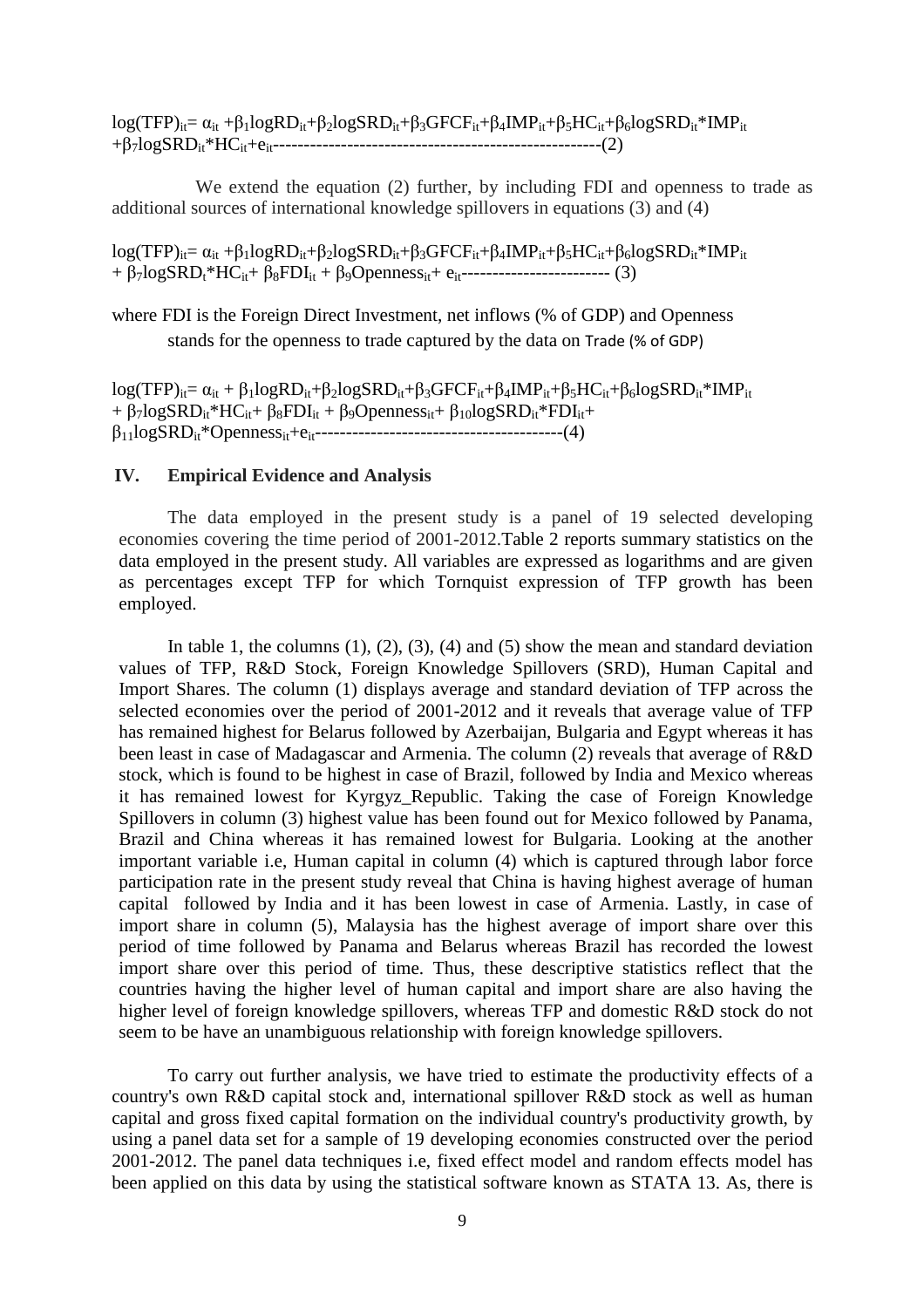always a trade-off between efficiency and consistency in the random and fixed effects models, the results of Hausman test help us to accept the results of fixed or random effect model on the plea that whether the magnitude of bias from random effect model exceeds the gain in efficiency. Thus, results of Hausman test in the present study clearly reject the estimates of random effects model in the favor of fixed effects model. The results of Fixed effects model are shown in Table. 2 corresponding to the four models included in the present study.

|                | <b>TFP</b> | R&D Stock | <b>RDW</b> | Human   | Import  |
|----------------|------------|-----------|------------|---------|---------|
| Countries      |            |           |            | Capital | Share   |
| India          | 1.54       | 10.99     | 17.17      | 19.95   | 23.03   |
|                | (0.73)     | (1.40)    | (1.22)     | (0.04)  | (6.17)  |
| Pakistan       | 1.73       | 8.21      | 17.08      | 17.77   | 18.69   |
|                | (0.80)     | (1.69)    | (1.19)     | (0.12)  | (2.67)  |
| China          | 1.51       | 4.82      | 17.28      | 20.46   | 24.43   |
|                | (0.74)     | (0.83)    | (1.11)     | (0.02)  | (3.76)  |
| <b>Brazil</b>  | 1.66       | 12.24     | 17.54      | 18.39   | 12.63   |
|                | (0.75)     | (1.64)    | (1.09)     | (0.07)  | (0.99)  |
| Thailand       | 1.63       | 8.80      | 17.37      | 17.45   | 62.12   |
|                | (0.76)     | (1.38)    | (1.13)     | (0.04)  | (5.96)  |
| Panama         | 1.61       | 8.17      | 18.01      | 14.25   | 72.33   |
|                | (0.75)     | (1.29)    | (1.12)     | (0.09)  | (7.73)  |
| Mexico         | 1.73       | 10.87     | 18.11      | 17.65   | 28.88   |
|                | (0.77)     | (1.26)    | (1.10)     | (0.09)  | (2.75)  |
| Malaysia       | 1.63       | 9.78      | 17.49      | 16.23   | 82.62   |
|                | (0.76)     | (1.20)    | (1.10)     | (0.08)  | (10.26) |
| Madagascar     | 0.55       | 5.66      | 16.88      | 16.05   | 42.97   |
|                | (0.30)     | (1.07)    | (1.22)     | (0.13)  | (9.71)  |
| Armenia        | 1.51       | 4.52      | 16.69      | 14.18   | 44.54   |
|                | (0.78)     | (1.35)    | (1.09)     | (0.03)  | (3.53)  |
| Kyrgyz         | 1.60       | 4.10      | 17.10      | 14.67   | 68.89   |
| Republic       | (0.75)     | (1.23)    | (1.22)     | (0.08)  | (20.67) |
| Ukraine        | 1.50       | 9.06      | 16.61      | 16.96   | 52.77   |
|                | (0.75)     | (1.15)    | (1.19)     | (0.00)  | (2.81)  |
| Azerbaijan     | 2.49       | 5.72      | 16.37      | 15.24   | 38.56   |
|                | (1)        | (1.38)    | (1.51)     | (0.09)  | (17.83) |
| <b>Belarus</b> | 2.58       | 7.47      | 16.51      | 15.33   | 68.98   |
|                | (1.04)     | (1.38)    | (1.18)     | (0.02)  | (6.37)  |
| Bulgaria       | 1.78       | 7.05      | 16.24      | 15.05   | 56.82   |
|                | (0.77)     | (1.30)    | (1.04)     | (0.02)  | (10.32) |
| Romania        | 1.58       | 7.91      | 16.30      | 16.11   | 41.30   |
|                | (0.77)     | (1.35)    | (1.11)     | (0.06)  | (2.94)  |
| Turkey         | 1.63       | 9.53      | 16.85      | 16.97   | 26.76   |
|                | (0.76)     | (1.44)    | (1.18)     | (0.08)  | (2.98)  |
| Egypt          | 1.75       | 7.88      | 17.16      | 17.01   | 28.67   |
|                | (0.78)     | (1.45)    | (1.10)     | (0.11)  | (5.24)  |
| Tunisia        | 1.65       | 7.29      | 16.53      | 15.09   | 50.28   |
|                | (0.76)     | (1.37)    | (1.18)     | (0.06)  | (5.91)  |

Table 1: Mean values of Key variables included in Equation (1)

Note : Figures in Parenthesis are Standard Deviation values.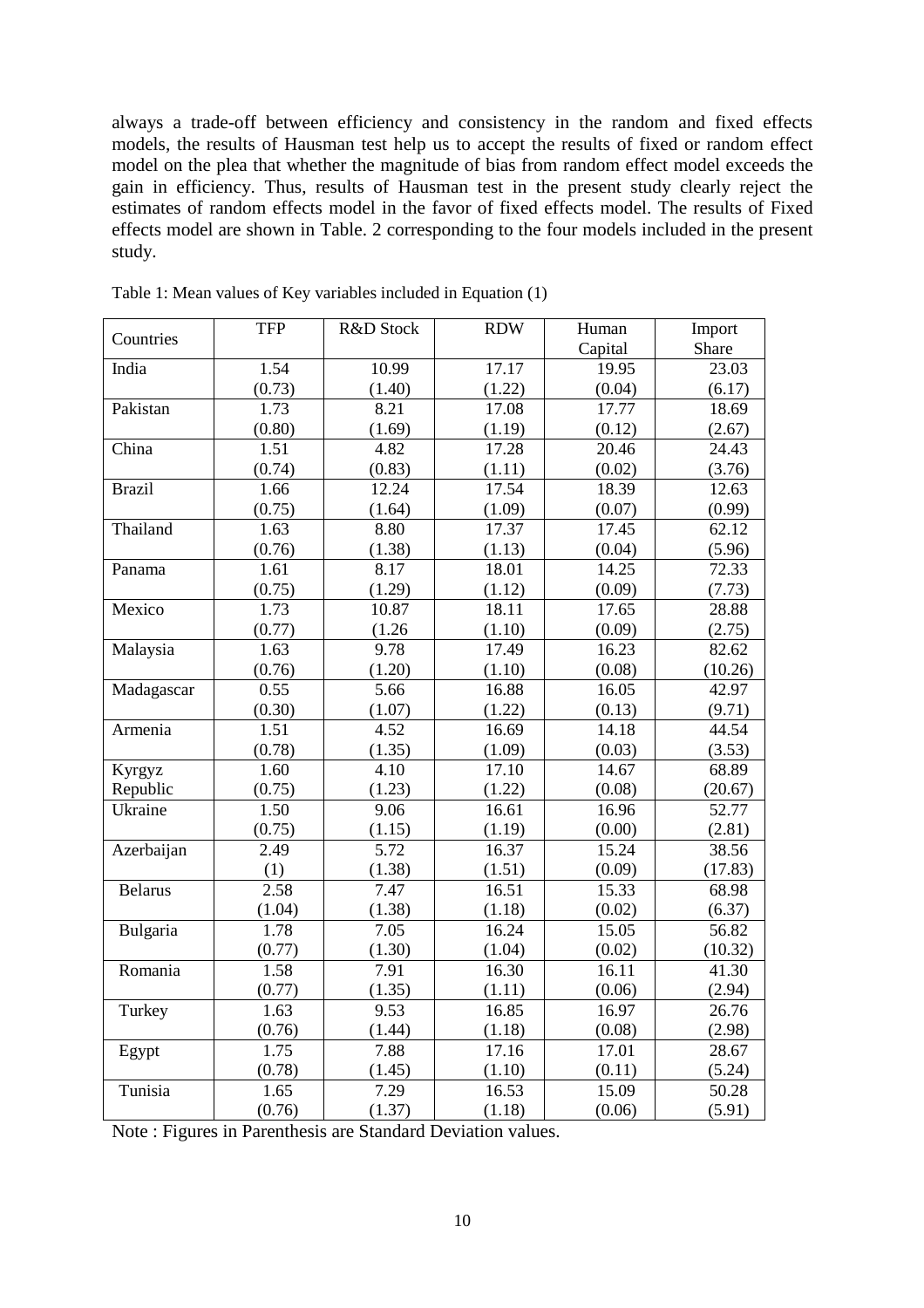The estimated parameters obtained from equation (1) in Table 2 are highly significant except the foreign knowledge spillovers and import share as a proportion of gross domestic product. The parameter of import share to GDP is positive but insignificant. In the similar way, the contribution of foreign spillovers in augmenting TFP is found to be positive but it is not significant in equation (1).

| Table 2: Estimated Coefficient of Fixed Effects Models (Dependent Variable is log TFP) |             |             |            |             |  |  |  |
|----------------------------------------------------------------------------------------|-------------|-------------|------------|-------------|--|--|--|
| Equations $\rightarrow$                                                                | (1)         | (2)         | (3)        | (4)         |  |  |  |
| Independent                                                                            |             |             |            |             |  |  |  |
| Variable                                                                               |             |             |            |             |  |  |  |
|                                                                                        |             |             |            |             |  |  |  |
| Constant                                                                               | $-13.28$    | $-14.49$    | $-13.43$   | 0.121       |  |  |  |
|                                                                                        | $(-3.08)$   | $(-2.88)$   | $(-2.69)$  | (0.02)      |  |  |  |
| logRD                                                                                  | $0.5165***$ | $0.5181***$ | $0.509***$ | $0.5311***$ |  |  |  |
|                                                                                        | (13.76)     | (13.71)     | (13.63)    | (14.98)     |  |  |  |
| logSRD                                                                                 | .0077       | 0.0537      | 0.0428     | $-0.59***$  |  |  |  |
|                                                                                        | (0.18)      | (0.39)      | (0.31)     | $(-3.47)$   |  |  |  |
| HC                                                                                     | $0.6378***$ | $0.717**$   | $0.647**$  | 0.00747     |  |  |  |
|                                                                                        | (2.43)      | (2.34)      | (2.12)     | (0.02)      |  |  |  |
| <b>GFCF</b>                                                                            | $.009***$   | $.009***$   | $.009***$  | $0.074***$  |  |  |  |
|                                                                                        | (3.28)      | (3.24)      | (3.58)     | (2.84)      |  |  |  |
| <b>IMP</b>                                                                             | $-0.0011$   | $-0.00287$  | $-0.0059$  | .0077       |  |  |  |
|                                                                                        | $(-0.61)$   | $(-0.57)$   | $(-0.81)$  | (1.04)      |  |  |  |
| logSRD*HC                                                                              |             | $-0.0039$   | $-0.0049$  | $.0245**$   |  |  |  |
|                                                                                        |             | (0.51)      | $(-0.64)$  | (2.74)      |  |  |  |
| logSRD*IMP                                                                             |             | .0047       | 0.140      | .0020       |  |  |  |
|                                                                                        |             | (0.35)      | (1.02)     | (0.15)      |  |  |  |
| <b>FDI</b>                                                                             |             |             | $-0.009**$ | $-0.239***$ |  |  |  |
|                                                                                        |             |             | $(-2.05)$  | $(-3.27)$   |  |  |  |
| <b>OPENNESS</b>                                                                        |             |             | 0.0023     | $-0.03***$  |  |  |  |
|                                                                                        |             |             | (0.73)     | $(-4.31)$   |  |  |  |
| logSRD*FDI                                                                             |             |             |            | $0.137***$  |  |  |  |
|                                                                                        |             |             |            | (3.18)      |  |  |  |
| logSRD*OPENNESS                                                                        |             |             |            | .00159***   |  |  |  |
|                                                                                        |             |             |            | (4.40)      |  |  |  |
| $R^2$                                                                                  | 0.92        | 0.92        | 0.92       | 0.93        |  |  |  |
| $\mathbf N$                                                                            | 228         | 228         | 228        | 228         |  |  |  |

Notes: 1. Figures in parentheses are t-values.

2. \*\*\* significant at 1% level; \*\* significant at 5% level; and \*significant at 10% level

 As the rate of return to investment in R&D is also affected by accumulation of human capital in a particular economy (Sjorgen, 1998) and the higher level of human capital allows tangible inputs to be used more effectively (Englebrecht, 1997). Thus, human capital enhances absorptive capacity of country's innovation to both national and international spillovers. In additions to it, imports are also a major carriers for foreign knowledge spillovers. Thus, including the interaction terms of import and human capital with foreign R&D spillovers in equation (2) reveals that with the inclusion of these two variables to the basic equation (1), the results remain similar but the coefficient of these two interactions terms are found to be insignificant and it is also negative for human capital which is due to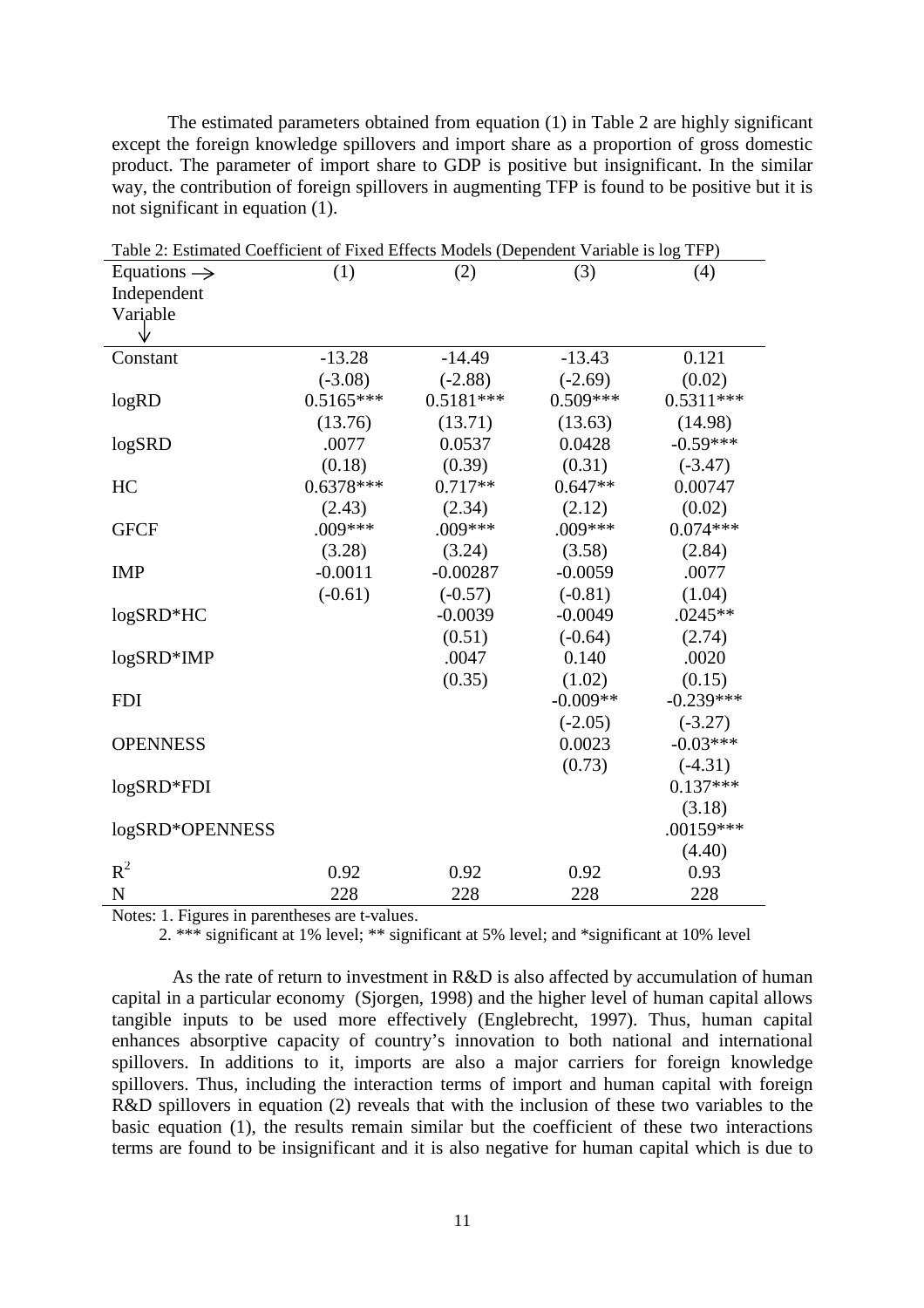low level of human capital in developing countries fails to absorb new technologies from advanced economies..

 Furthermore, although trade has been considered as the most significant channel for the diffusion of technology spillovers across the countries, but after 1991 reforms, there has been a large rise in the inflow of FDI in developing economies (Gill and Singh, 2012), thus it has become an another potential channel for technology transfer and knowledge spillovers. The equation (3) of the table 2 includes the FDI and openness as another two significant channels for international knowledge spillovers. The estimated coefficients for these variables are found to be insignificant but in case of FDI, this coefficient has remained negative which is backed by the reason FDI in developing economies by outward oriented MNC's are not targeted on enhancing the efficiency of locally owned firms. Further, examining the interaction of FDI and Openness to trade with foreign spillovers in equation (4) reveals that both the interaction terms have positive and significant impact on TFP. The inclusion of these interaction terms has also resulted into altering the significance and coefficient of other variables as effect of international knowledge have turned negative and significant whereas impact of domestic R&D has remained positive and significant. The interaction of foreign spillovers with human capital as also turned significant and remained positive, but there has been change in the significance and direction of openness which become negative and turned significant.

 However, there are several limitations of the results reported in table 2 which need to be addressed before the final conclusions are drawn. The above results are based on some fundamental assumptions that the error terms are serially uncorrelated. Thus, subsequently checking the robustness of the results reported in the table 2 for autocorrelation by using the Woolridge's test for autocorrelation in panel data confirmed the presence of autocorrelation in above results. To test the robustness of our results, we have estimated the clustered robust standard errors and the results are reported in table 3.

 Further, comparing the results in table 3 with table 2, we have found that these results are slightly different from the results reported in table 2, as there has been a change in signs and relative significance of the coefficients whereas magnitude of coefficients of all the variables remained the same. The first equation in table 3, have not reported a major change in the significance and direction of coefficients. But, the results reported in equation (2) reveals a change in the significance of human capital as earlier it was significant but it turned insignificant in table 3. Further, in equation (3) both the coefficients for human capital and FDI have turned insignificant while the direction of these coefficients remained same. Lastly, in equation (4) direction and significance of all the variables remained same except the human capital and interaction of human capital with foreign knowledge spillovers which although remained positive but have turned significant.

When we compare our estimated coefficient with other studies , our estimates are corroborated and supported by several studies. It has been widely observed that most of the new technology and innovations activities are concentrated in the handful of rich industrialized countries; the developing countries have to depend largely on these advanced economies for technological spillovers (Keller, 2004, Saggi, 2002 and Eaton and Kortum, 1999). But, in our study, we have found the negative coefficient for the impact of foreign R&D spillovers on TFP across selected sample of economies. This negative coefficient for foreign R&D spillovers is backed by number of reasons: the positive impact of these foreign R&D spillovers is conditioned by the presence of higher absorptive capacity on the part of an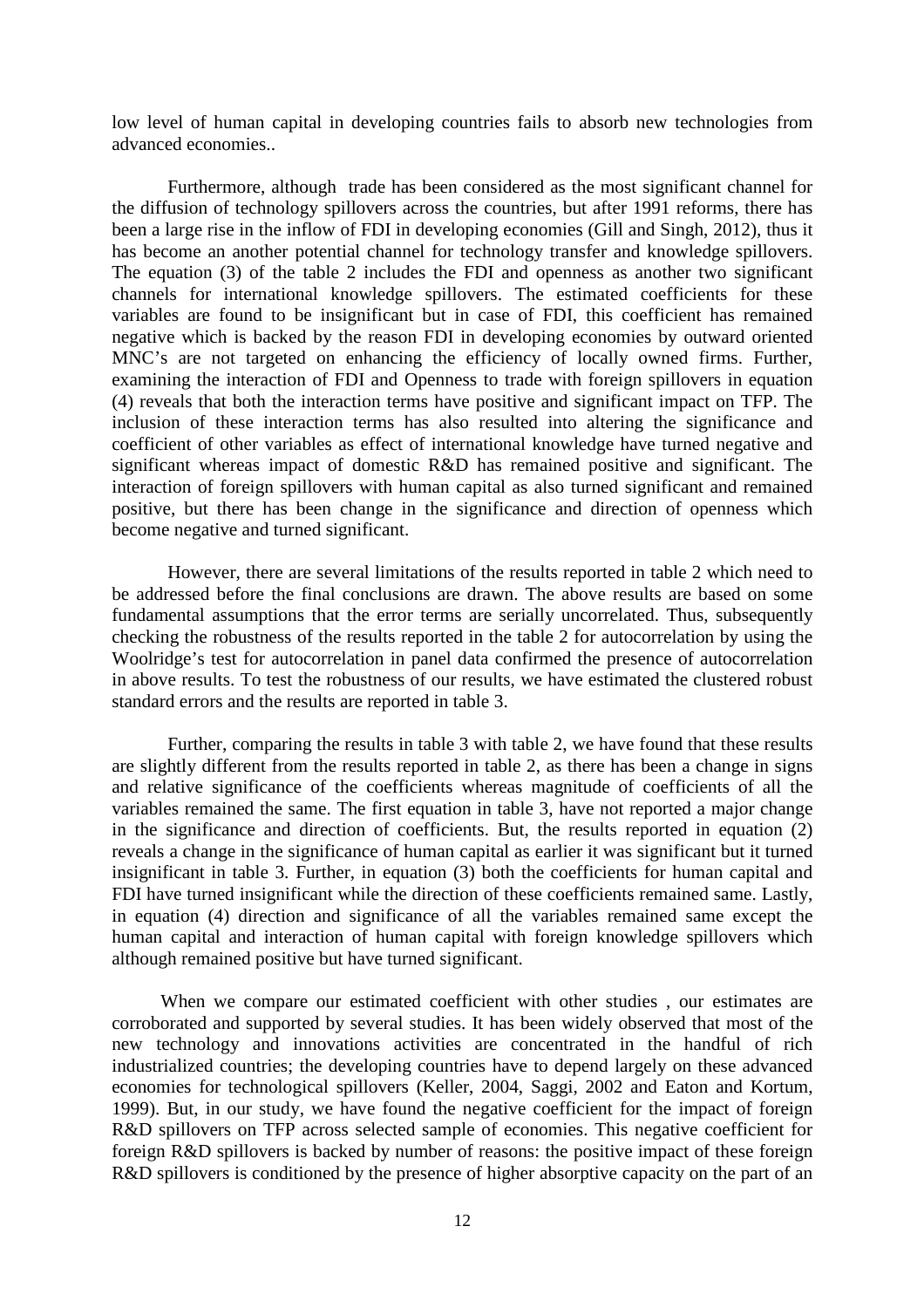economy to manage knowledge spillovers more efficiently (Escribano, 2009**)**.This absorptive capacity also enhances the elasticity of a country's innovation to both national and international spillovers. Further, the impact of these spillover effects also tend to get weaker for an economy, if there exist a large gap between that economy and the technological leaders, (Mancusi, 2004).Another crucial determinant for the reception of these foreign spillovers is the import pattern of countries, because a country that imports primarily from technological leaders is likely to receive more technology embodied in intermediate goods than another that imports primarily from follower countries (Keller, 1999). In addition to that, FDI brought out by MNC's is not targeted to the development of local innovations and R&D which is an underlying reason for the negative impact of FDI on TFP across developing economies. Further, the growing geographical distance with technological leaders also adversely affect the productivity in recipient countries. (Nishioka and Ripoll,2011). Lastly, regardless of the free movement of labour and capital across the economies, there still exist the strong effects of borders on technology and knowledge transfer (Naveed and Ahmad, 2014).

| Table 5. Estimated Coefficient of Fixed Effects Models (Dependent Variable is log TFF) |             |             |            |             |  |  |  |  |
|----------------------------------------------------------------------------------------|-------------|-------------|------------|-------------|--|--|--|--|
| Equation $\rightarrow$                                                                 | (1)         | (2)         | (3)        | (4)         |  |  |  |  |
| Independent                                                                            |             |             |            |             |  |  |  |  |
| Variable                                                                               |             |             |            |             |  |  |  |  |
| Δż                                                                                     |             |             |            |             |  |  |  |  |
| Constant                                                                               | $-13.28$    | $-14.49$    | $-13.44$   | 0.121       |  |  |  |  |
|                                                                                        | $(-1.40)$   | $(-1.28)$   | $(-1.29)$  | (0.01)      |  |  |  |  |
| logRD                                                                                  | $0.5165***$ | $0.5181***$ | $0.509***$ | $0.5311***$ |  |  |  |  |
|                                                                                        | (7.40)      | (7.28)      | (7.45)     | (9.76)      |  |  |  |  |
| logSRD                                                                                 | .0077       | 0.0537      | 0.0428     | $-0.59*$    |  |  |  |  |
|                                                                                        | (0.11)      | (0.23)      | (0.19)     | $(-1.94)$   |  |  |  |  |
| HC                                                                                     | 0.6378      | 0.717       | 0.647      | 0.0074      |  |  |  |  |
|                                                                                        | (1.13)      | (1.03)      | (1.01)     | (0.01)      |  |  |  |  |
| <b>GFCF</b>                                                                            | $.009*$     | $.009*$     | $.009*$    | 0.074       |  |  |  |  |
|                                                                                        | (1.95)      | (1.92)      | (1.90)     | (1.46)      |  |  |  |  |
| <b>IMP</b>                                                                             | $-0.0011$   | $-0.0028$   | $-0.0059$  | .0077       |  |  |  |  |
|                                                                                        | $(-0.44)$   | $(-0.36)$   | $(-0.66)$  | (0.92)      |  |  |  |  |
| logSRD*HC                                                                              |             | $-0.0039$   | $-0.0049$  | .0245       |  |  |  |  |
|                                                                                        |             | $(-0.21)$   | $(-0.26)$  | (1.21)      |  |  |  |  |
| logSRD*IMP                                                                             |             | .0047       | 0.140      | .0020       |  |  |  |  |
|                                                                                        |             | (0.19)      | (0.61)     | (0.10)      |  |  |  |  |
| <b>FDI</b>                                                                             |             |             | $-0.009$   | $-0.239**$  |  |  |  |  |
|                                                                                        |             |             | $(-1.67)$  | (2.16)      |  |  |  |  |
| <b>OPENNESS</b>                                                                        |             |             | .0023      | $-0.03***$  |  |  |  |  |
|                                                                                        |             |             | (0.47)     | $(-2.18)$   |  |  |  |  |
| logSRD*FDI                                                                             |             |             |            | $0.137**$   |  |  |  |  |
|                                                                                        |             |             |            | (2.07)      |  |  |  |  |
| logSRD*OPENNESS                                                                        |             |             |            | .00159*     |  |  |  |  |
|                                                                                        |             |             |            | (1.86)      |  |  |  |  |
| $R^2$                                                                                  | 0.92        | 0.92        | 0.92       | 0.93        |  |  |  |  |
| N                                                                                      | 228         | 228         | 228        | 228         |  |  |  |  |

Table 3: Estimated Coefficient of Fixed Effects Models (Dependent Variable is log TFP)

Notes: 1. Figures in parentheses are t-values.

2. \*\*\* significant at 1% level; \*\* significant at 5% level; and \*significant at 10% level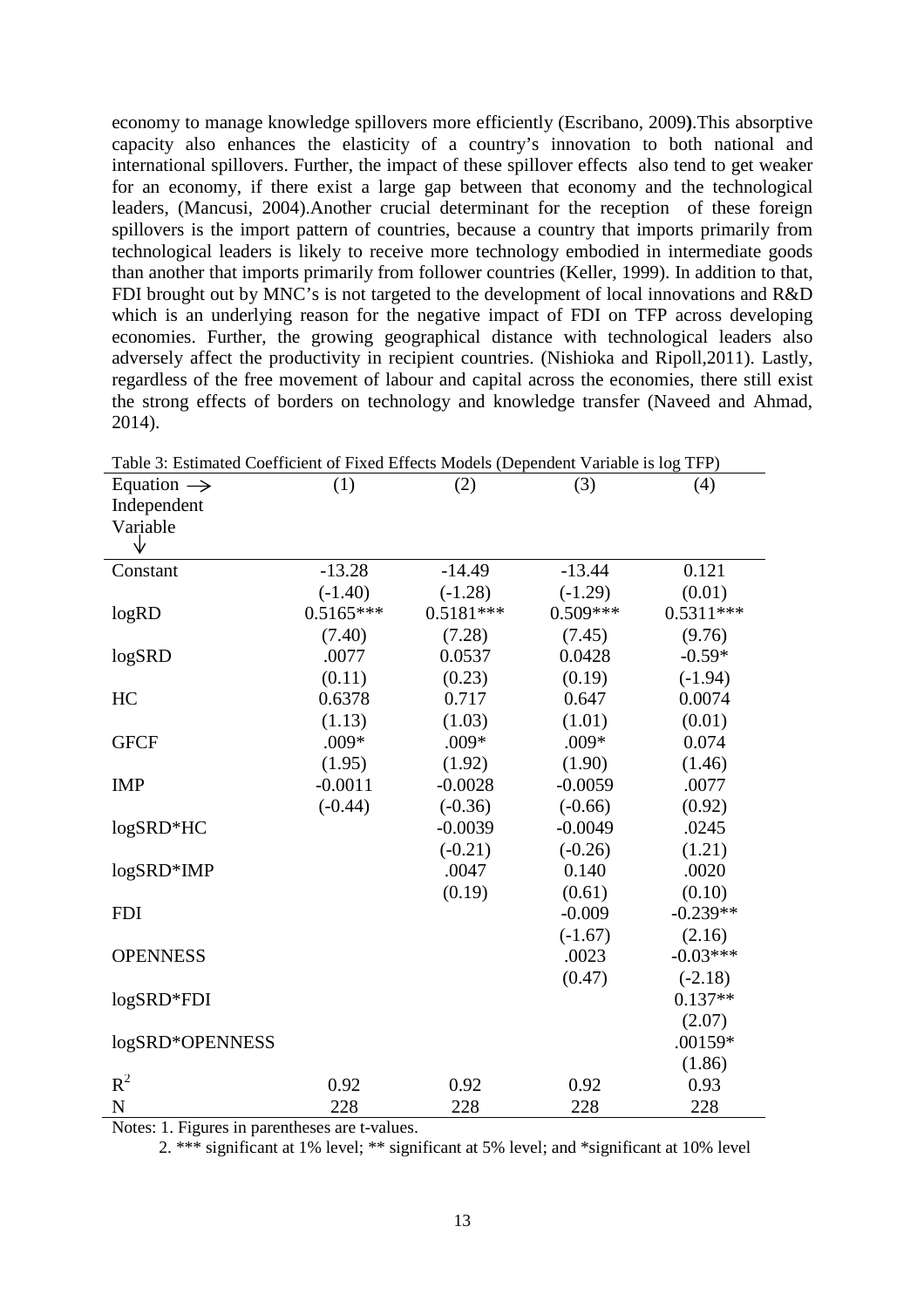The elasticity estimated for import share individually in the present study is found negative and significant, thus underlying the significance of developing countries' absorptive capacity in facilitating the effects of imports.(Wang, 2012).These findings imply that the beneficial impact of imports stems not only from competitive pressures arising from the imports of consumer goods but also from technological transfers embodied in the imports of capital goods from developed countries (Kim et al (2007). Further, the estimated elasticity corresponding to the interaction of the international R&D capital stock with both the import share and human capital are estimated to be 0.002 and 0.02 and are positive. These results are similar to the earlier study conducted by Engelbrecht (1996) who has specified the double role of human capital i.e., the importance for domestic innovation and TFP catch-up process in his study. In other words, human capital helps to foster domestic innovation and also in the absorption of international knowledge spillovers.

 Further, Table 4 depicts the estimated elasticities of total factor productivity with respect to the foreign R&D capital stocks - which are simply the estimated coefficient from Table 3 multiplied by the import share - for 2001, 2006, and 2012. These elasticities at three points of time for 19 selected economies reveal that there has been a rise in these elasticities over this period of time except Azerbaijan, Malaysia and Bulgaria where there has been decline in this intensity over these three points of time. Further, these elasticities has been found highest for Krgyz\_Republic followed by Panama. Thus, across all the selected economies, impact of domestic R&D stock has remained more strong as compared to foreign R&D stock which is due to their low level of human capital and large technological gap with the advanced economies.

| $\frac{1}{2}$<br>Elasticity of total factor productivity with respect to |      |             |              |           |  |  |  |
|--------------------------------------------------------------------------|------|-------------|--------------|-----------|--|--|--|
|                                                                          |      | Foreign R&D | Domestic R&D |           |  |  |  |
|                                                                          | 2001 | 2006        | 2012         | 2001-2012 |  |  |  |
| India                                                                    | 0.03 | 0.05        | 0.06         |           |  |  |  |
| Pakistan                                                                 | 0.03 | 0.04        | 0.04         |           |  |  |  |
| China                                                                    | 0.04 | 0.06        | 0.04         |           |  |  |  |
| <b>Brazil</b>                                                            | 0.03 | 0.02        | 0.03         |           |  |  |  |
| Thailand                                                                 | 0.11 | 0.13        | 0.14         |           |  |  |  |
| Panama                                                                   | 0.14 | 0.14        | 0.16         |           |  |  |  |
| Mexico                                                                   | 0.05 | 0.06        | 0.07         |           |  |  |  |
| Malaysia                                                                 | 0.19 | 0.18        | 0.14         |           |  |  |  |
| Madagascar                                                               | 0.06 | 0.09        | 0.09         |           |  |  |  |
| Armenia                                                                  | 0.09 | 0.07        | 0.09         | 0.53      |  |  |  |
| KyrgyzRepublic                                                           | 0.07 | 0.15        | 0.19         |           |  |  |  |
| Ukraine                                                                  | 0.11 | 0.09        | 0.11         |           |  |  |  |
| Azerbaijan                                                               | 0.07 | 0.07        | 0.05         |           |  |  |  |
| <b>Belarus</b>                                                           | 0.14 | 0.13        | 0.15         |           |  |  |  |
| Bulgaria                                                                 | 0.08 | 1.28        | 0.13         |           |  |  |  |
| Romania                                                                  | 0.08 | 0.08        | 0.08         |           |  |  |  |
| Turkey                                                                   | 0.05 | 0.05        | 0.04         |           |  |  |  |
| Egypt                                                                    | 0.04 | 0.06        | 0.05         |           |  |  |  |
| Tunisia                                                                  | 0.09 | 0.09        | 0.11         |           |  |  |  |

| Table 4: Country-specific, time varying estimates of the impact of R&D capital stocks on |  |  |  |  |
|------------------------------------------------------------------------------------------|--|--|--|--|
| total factor productivity                                                                |  |  |  |  |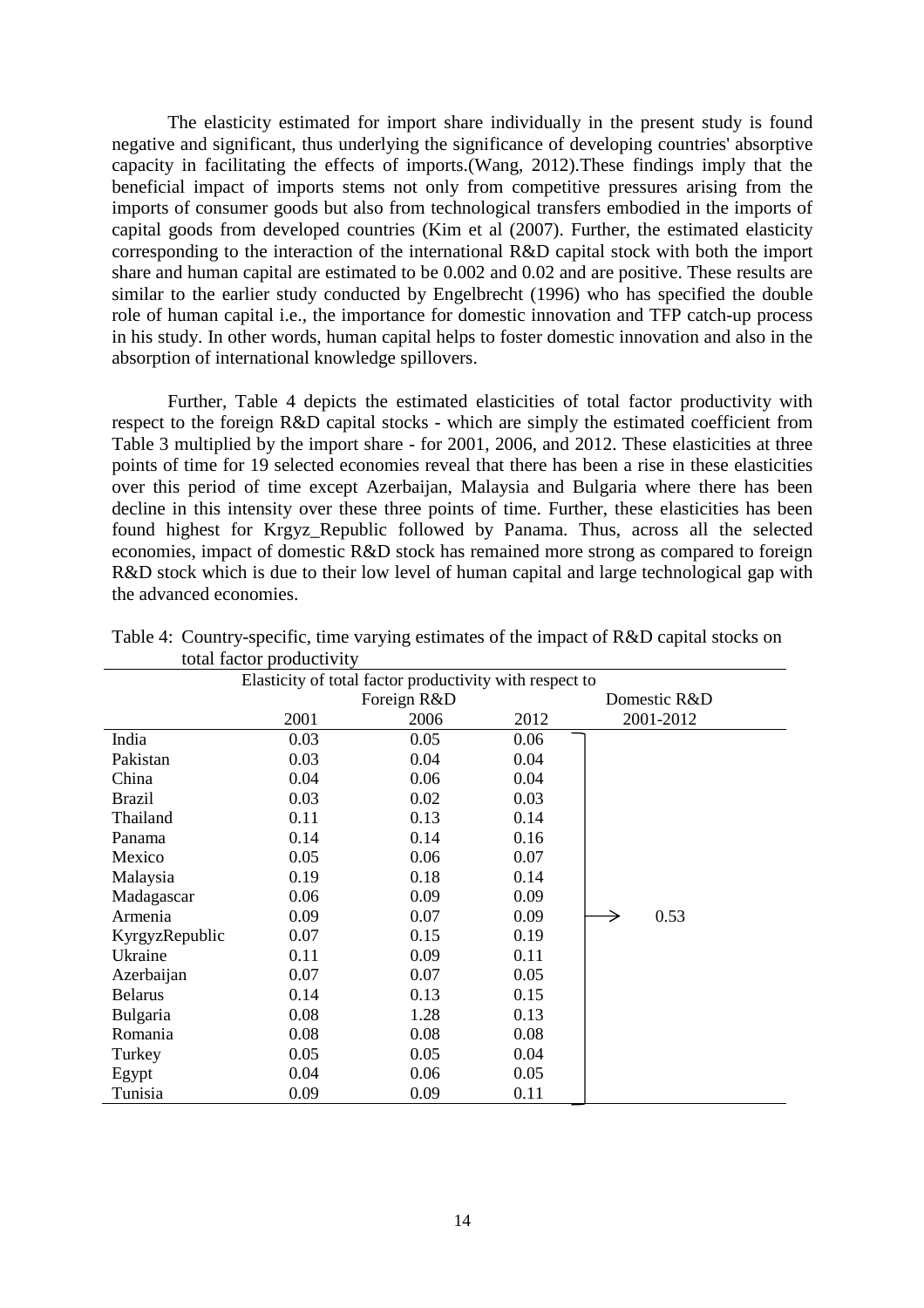#### **Summary and Conclusions**

 In the context of globalization, the role of the spillovers and R&D externalities as the conduits for the economic growth and productivity have remained one of leading issue for research from the last few decades. Thus, a number of studies have been conducted in this sphere till now, which differs in terms of their sample selection, have found out the different impacts of these spillovers on economic growth and productivity across these economies. The present study examined the role of internal as well as external R&D stock, measured as bilateral import-share weighted average of the domestic R&D capital stocks of each country's trading partners, in augmenting the total factor productivity (TFP) taking the case of 19 developing economies covering the period 2001-2012. The estimation procedure in obtaining the coefficients is panel data regression analysis. We have used fixed effects model for estimating the magnitude of coefficient and the choice for fixed effects is made on the basis of Hausman test. In addition to domestic and foreign R&D stock, the study has also probed the impact of human capital, trade, FDI, openness to trade and the interaction of foreign spillovers with all the above mentioned conduits of foreign knowledge spillovers. The results of study reveals that domestic R&D stock, human capital, gross fixed capital formation and the interaction terms of foreign R&D spillovers with trade and human capital have positive and significant impact on the TFP of these developing economies. Thus by trading with advanced countries developing economies can have access to the more advanced technologies developed in their trading resulting into improvement of their total factor productivity. Therefore, liberalization of trade should be stimulated by developing economies to augment their level of TFP In addition to that, this rise in total factor productivity is also determined by the improving level of human capital across these economies which facilitate the absorption of knowledge spillovers. These results are in line with the findings of the earlier studies conducted by Coe and Helpman (1995) and Singh (2001). On the other hand, the impact of foreign spillovers and FDI and openness on TFP has been found to be negative in the present study as R&D spillovers are also determined by distance among these nations, levels of their technological capabilities, inward or outward oriented policies of MNCs and as well as various barriers of language, culture etc. Thus, unlike the earlier studies in which foreign knowledge spillovers just like the domestic R&D stock have positive impact on TFP of an economy, our study found that this perception is context specific instead of being universal. Thus, some countries enjoy positive while others can have negative effects from these foreign knowledge spillovers. An important lesson that emerges from the analysis is that if higher is the level of domestic technological and human capabilities higher is the knowledge spillovers. This implies that developing countries should strengthen their technological policies that generate incentive to invest in research and development and build national innovation system.

## **References**:

- Aghion, P. and Howitt, P. (1992).A Model of Growth through Creative Destruction. *Econometrica*, 60(2): 323-351.
- Amann, E. and Virmani, S. (2015). Foreign Direct Investment and Reverse Technology Spillovers*. OECD Journal: Economic Studies*. 2014(1): 129-153.
- Ang, J. and Madsen J.B. (2013).International R&D Spillovers and Productivity Trends in the Asian Miracle Economics. *Economic Inquiry*, 51(2):1523-1541.
- Bayoumi, T. David T. Coe and E. Helpman (1999).R&D Spillovers and Global Growth. *Journal of International Economics*, 47(2), 399-428.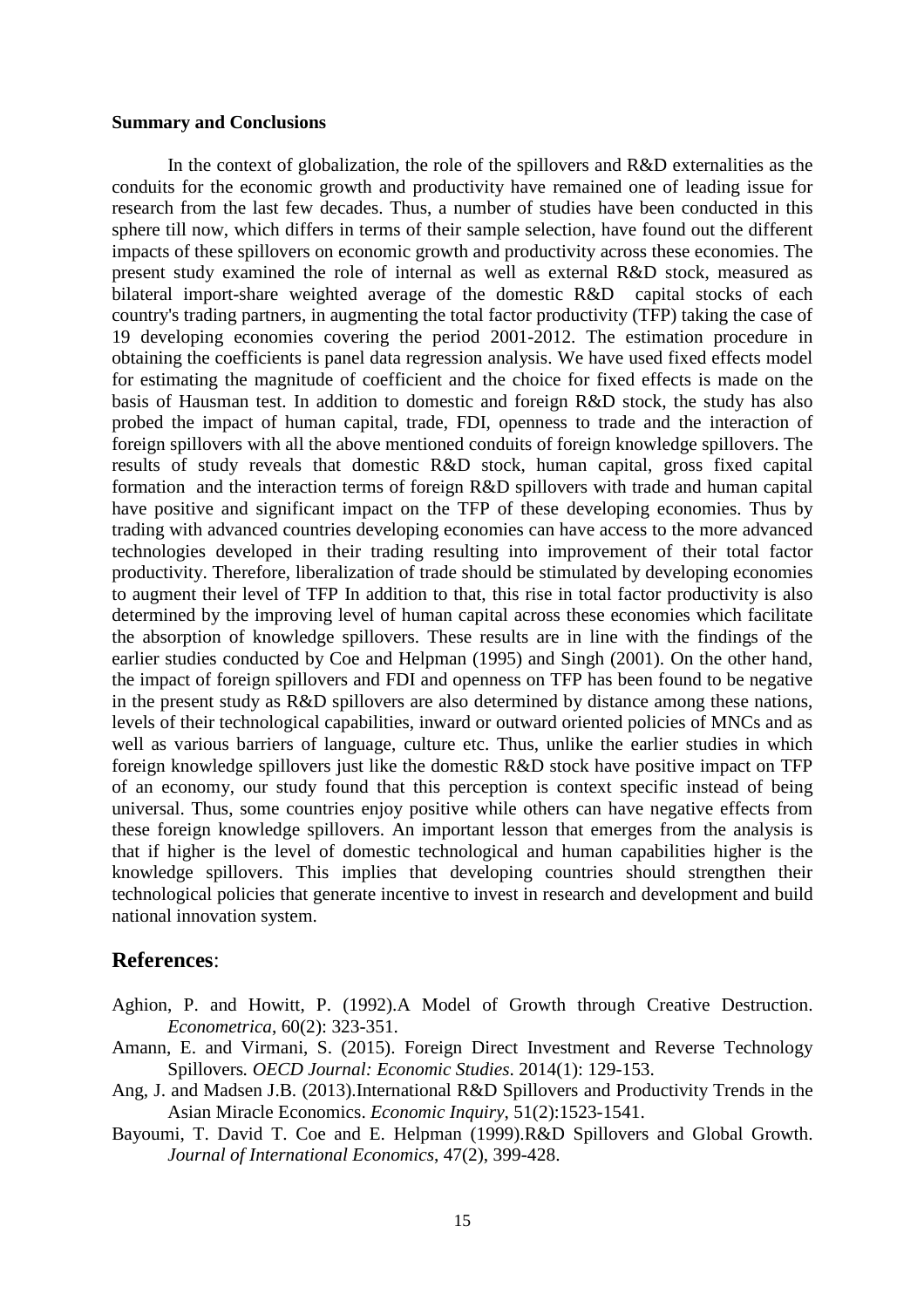- Belitz, H. and F. Molders (2013). International Knowledge Spillovers through high-tech exports and R&D of foreign-owned firms. *DIW Brelin Discussion Paper No*. 1276.
- Bottazzi, L. and Peri, G. (2003). Innovation and Spillovers in regions: Evidence from European Patent data. *European Economic Review*, 47(4), 687-710.
- Bransletter, Lee (2001). Are Knowledge Spillovers International or International in Scope? Micro-econometric Evidence from US and Japan. *Journal of International Economics*, 53(1), 57-79.
- Coe, D. E. Helpman and A. Hoffmaister (2009).International R&D Spillovers and Institutions. *European Economic Review*, 53(7), 723-741.
- Coe, D. Helpman, E., A.W. Hoffmaister (1997). North-South R&D Spillovers. *The Economic Journal.* 107(440), 134-149.
- Coe, David T. and Helpman, E. (1995).International R&D Spillovers. *European Economic Review*, 39(5), 859-87.
- Eaton, J. and Kartum, S. (1999). International Technology Diffusion Theory and Measurement. *International Economic Review*, 40 (3), 537-70.
- Engelbrecht, H-J (2002). Human Capital and International Knowledge Spillovers in TFP Growth of a Sample of Developing Countries: An Exploration of Alternative Approaches. *Applied Economics*, 34(7), 831-841.
- Engelbrecht, H-J (1997). International R&D Spillovers, Human Capital and Productivity in the OECD. Economics: An Empirical Investigation. *European Economic Review,* 41(8), 1479-88.
- Escribano, A., A. Fosfuri and J.A. Tribo (2009). Managing external knowledge flows: The moderating role of absorptive capacity. *Research Policy*, 38(1), 96-105.
- Evenson, R.E. and Singh, L. 1997. Economic growth, international technological spillovers and public policy: theory and empirical evidence from Asia, *Centre Discussion Paper no*. *777*, Economic Growth Centre.

Accessed from http://aida.wss.yale.edu/growth\_pdf/cdp777.pdf on 08.08.2016

- Gill, Anita and Lakhwinder Singh (2012). Internationalization of Firms from China and India: Theory, Evidence and Policy. *Millennial Asia: An International Journal of Asian Countries*, 3 (1), 23-44.
- Gorg, H. and Greenway, D. (2004), Much advertisement about nothing? Do domestic firms really benefit from foreign direct investment. *World Bank Research Observer*, Vol. 19(2), pp. 171-97.
- Grossman, G.H. and Helpman, E. (1990).Comparative Advantage and Long-run Growth. *The American Economic Review*, 80(4), 796-815.
- Grossman,G.H. and Helpman, E. (1991).Innovation and Growth in the Global Economy. Cambridge: The MIT Press.
- IMF.Direction of Trade Statistics (various years) accessed on 16.08.2016.
- Joseph, K. J. (2013). Has Trade been an Engine of Inclusive Growth? India's Experience Under Globalization, Millennial Asia: *An International Journal of Asian Studies*. 4 (2).135-157.
- Kokko, A., Zejan, M. &Tansini, R (2001). Trade regimes and spillover effects of FDI: Evidence from Uruguay.*WeltwirtschaftlichesArchiv*, 137(1): 124-149. doi:10.1007/BF02707603
- Kao, C., M.H. Chiang and B. Chen (1999). International R&D Spillovers: An application of estimation and Inference in Panel Co-integration. *Oxford Bulletin of Economics and Statistics,* 61(4): 693-711.
- Keller, W. (1999). How Trade Patterns and Technology Flows Affect Productivity Growth, *National Bureau of Economic Research*, Working Paper *No*. 6990: 1-57.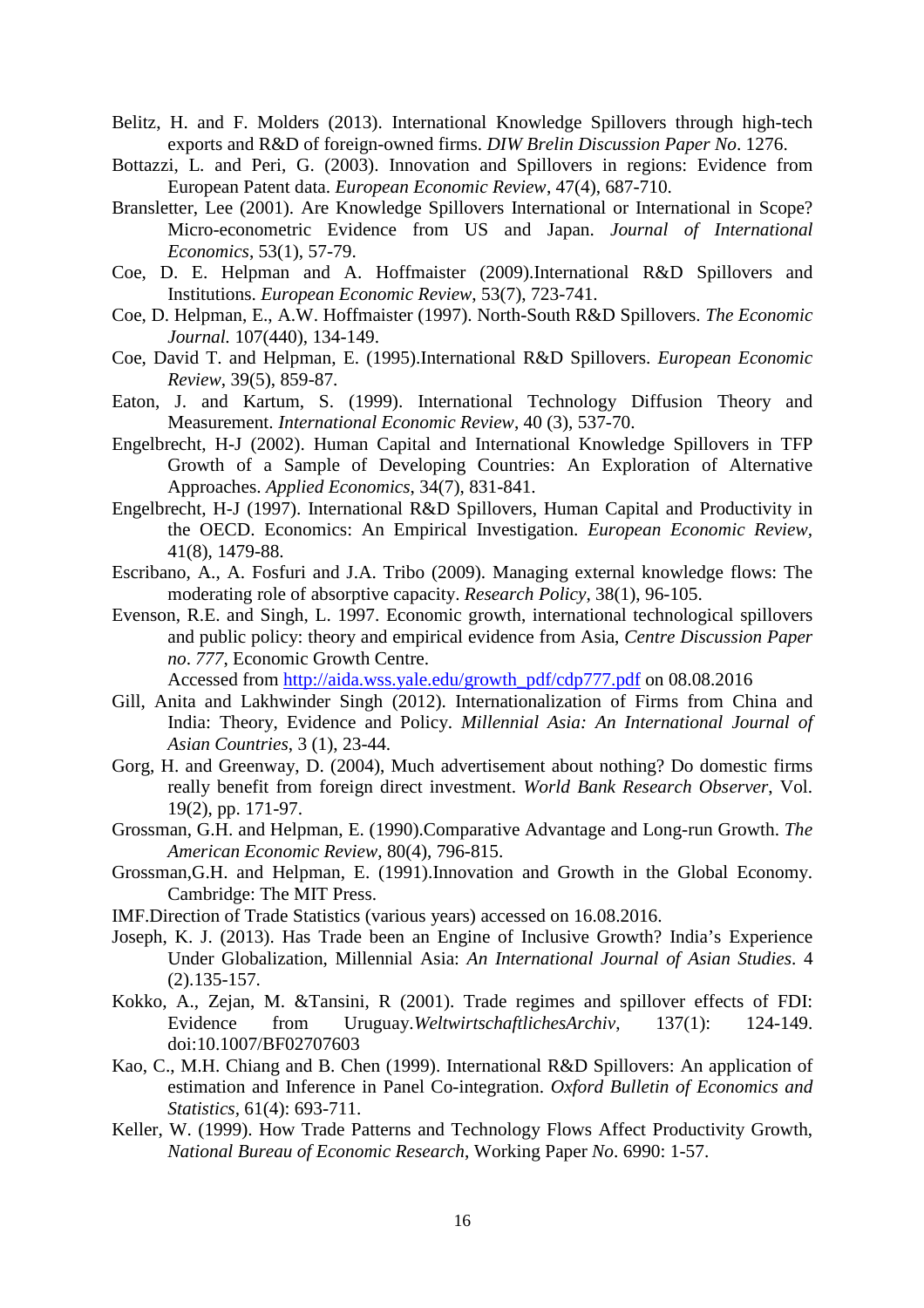- Keller, W. (2004).International technology diffusion. *Journal of Economic Literature*, 42 (3) 752-782.
- Kim, S. H. Lim and D. Park (2007). The Effect of Imports and Exports on Total factor Productivity in Korea, Discussion Paper NO. 07-E-022, *Research Institute of Economy, Trade and Industry* (RIETI), Tokyo.
- Luintel, K. and M. Khan (2004). Are International R&D Spillovers Costly for the United States? *The Review of Economics and Statistics*, 86(4): 896-910.
- Madden, G., S. Savage, and J.P. Bloxham (2001). Asian and OECD International R&D Spillovers. *Applied Economic Letters*, 8(7): 431-435.
- Mancusi, M.L. (2008) International Spillovers and Alesorptive Capacity: A Cross-country cross sector analysis based on patents and citations. *Journal of International Economics,* 76(2), 155-165.
- Naveed, A. and Nisar Ahmad (2014). Technology Spillovers and International Borders: A Spatial Econometric Analysis. *Department of Border Region Studies.*University of Southern Denmark.*Working Paper No*. 02/14.
- Nishioka, S and M. Ripoll (2011), Productivity, R&D, and international technology
- diffusion at the industry level. *Department of Economics, West Virginia University and University of Pittsburgh.*
- Accessed from https://editorialexpress.com/cgi- bin/conference/download.cgi?db name=NASM2011&paper \_id=765 on 22.08.2016
- Nursamsu and Faisal Hastiadi (2015). Analysis of International R&D Spillover from International Trade and Foreign Direct Investment Channel: Evidence from Asian Newly Industrialized Countries*. Journal of Economic Cooperation and Development,* 36(2), 125-154.
- Romer, P.M. (1990). Endogenous Technical Change. *Journal of Political Economy*, 98(5): 71-102.
- Ruge-Leiva, D. (2015). International R&D Spillovers and Other Unobserved Common Spillovers and Shocks. *Munich Personal Repec Archive*, Paper No. 6285, Accessed on 25.09.2016.
- Sjogren, A. (1998). Human Capital, R&D and Economic Growth.Stockholm School of Economics, Working Paper Series in *Economics and Finance* No. 238.
- Sadraoui, T (2011). A Co-integration Panel data analysis for International R&D Spillovers and R&D Cooperation: Case Study from Mediterranean Countries. *International Journal of Knowledge and Learning*, 7(3-4): 179-196.
- Saggi, Kamal (2002).Trade, Foreign Direct Investment and International Technology Transfer: A Survey. *The World Bank Research Observer*, 17(2): 191-235.
- Singh, L. (2001). 'International R&D Spillovers and Economic Growth in Asia' in A. Guha, K.L. Krishna and A.K. Lahiri (eds.) Trade and Industry: Essays by NIPFP-Ford Foundation Fellows, New Delhi: NIPFP and Vikas Publishing House: 1-26.
- Singh, L. (2004). Domestic and International Knowledge Spillovers in Manufacturing Industries in South Korea. *Economic and Political Weekly*. 39 (5):498-505.
- The Conference Board (2016).The Conference Board Total Economy Database. May 2016.http://www.conference-board.org/data/economydatabase/ Accessed on 10.08.2016.
- Ulku, H. and M.Pamukcu (2015).The impact of R&D and Knowledge Diffusion on the Productivity of Manufacturing Firms in Turkey. *Journal of Productivity Analysis*, 44(1), 79-95.
- UNESCO (2014).UIS Bulletin on Science and Technology Statistics*. Montreal*: UNESCO Institute of Statistics*.*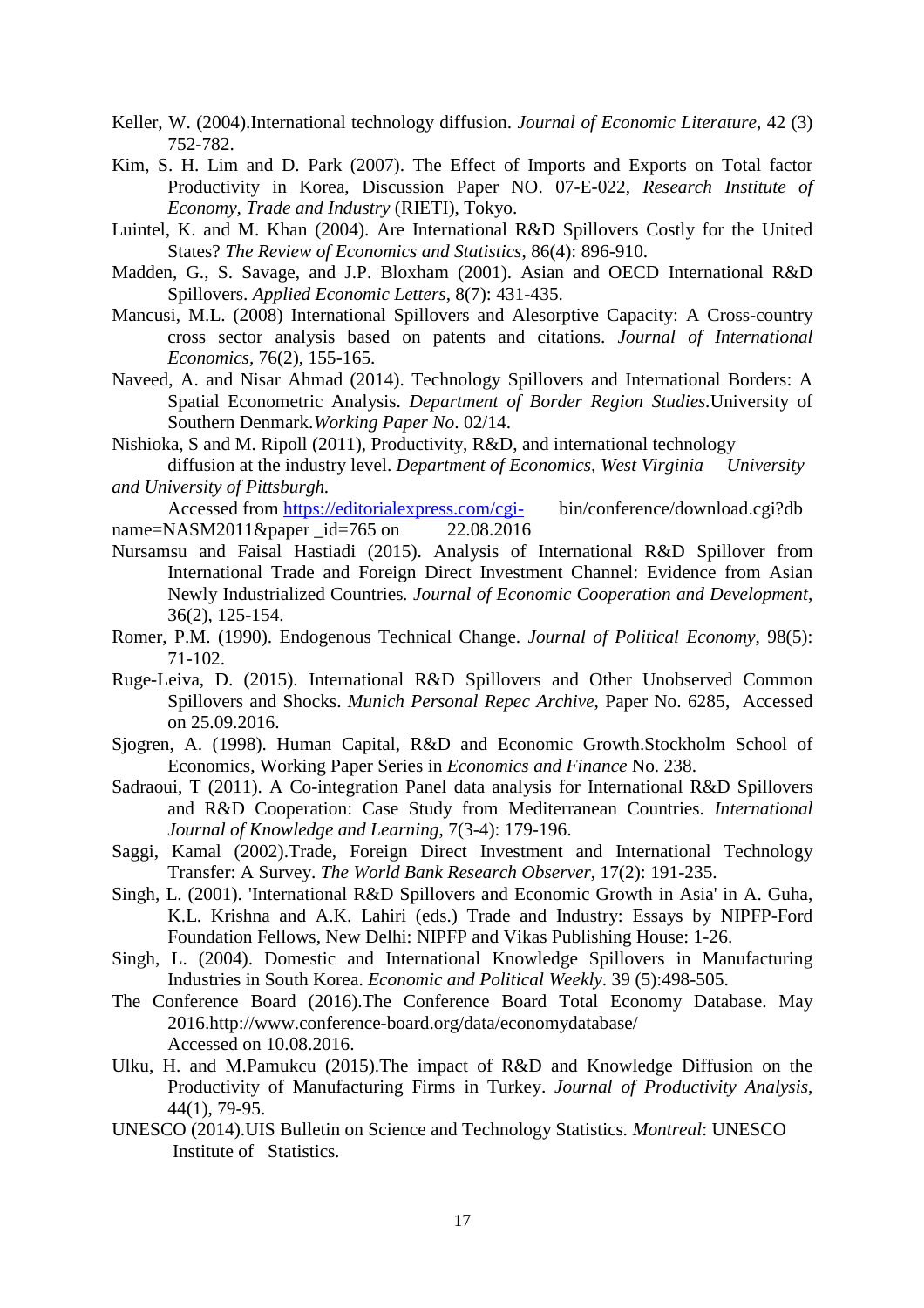- Wang.Y. (2012). Openness and Productivity: The Role of Imports, FDI and International Telecommunications. *Latin Journal of Economics*, 49(1), 125-145.
- World Bank. 2015. World Development Indicators*.* Washington, DC: *The World Bank.*  http://data.worldbank.org/data-catalog/world-development-indicators.
- Zhu, L. and B.N. Jeon (2007). International R&D Spillovers: Trade, FDI and Information Technology as Spillover Channels. *Review of International Economics*, 15 (5): 955- 976.